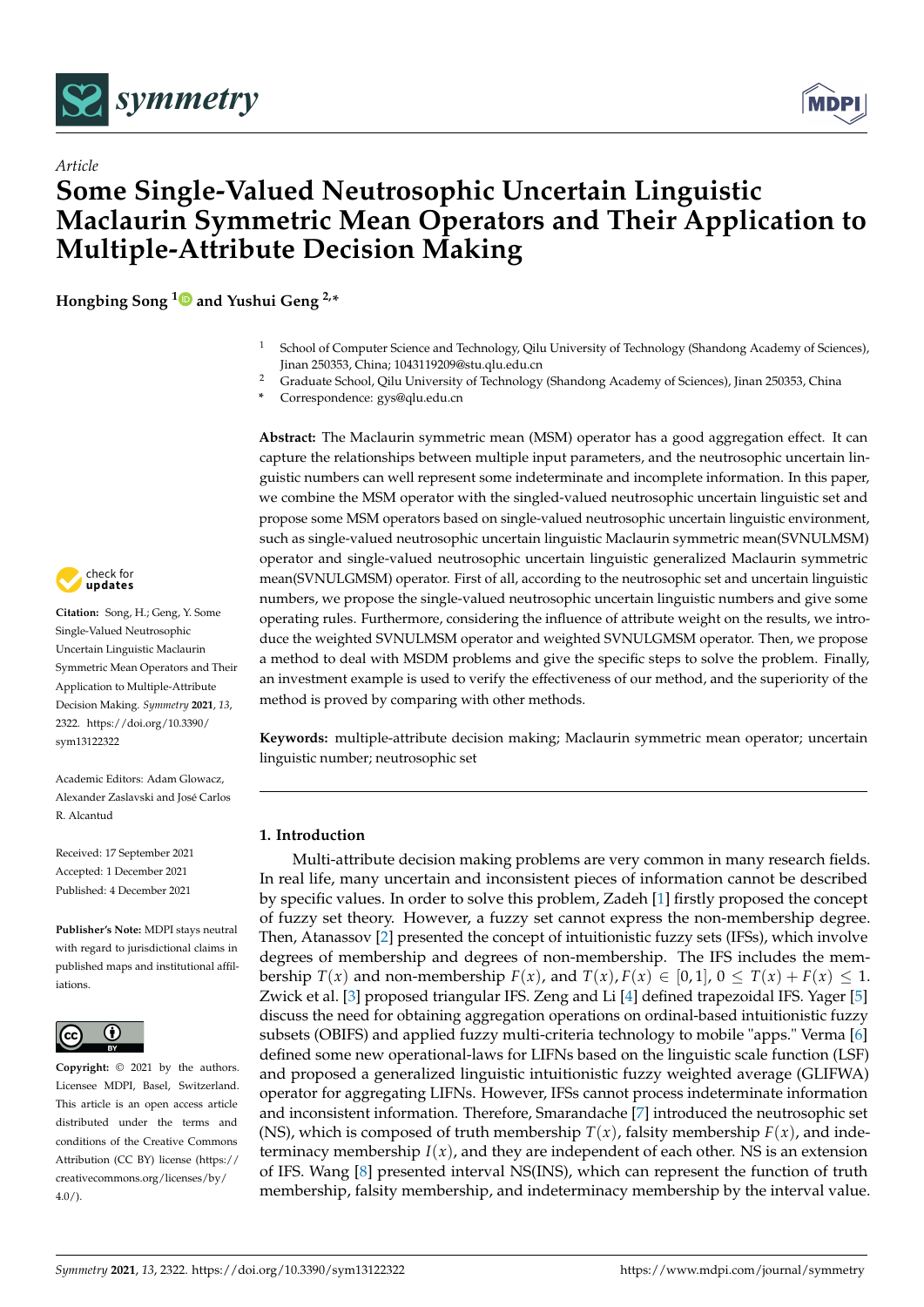Wang et al. [\[9\]](#page-20-8) extended some new sets of NSs and proposed a single-valued neutrosophic set (SVNS). Fan [\[10\]](#page-20-9) defined a new form of SVNULS and expressed the weight of each expert in the uncertain linguistic part. Ji [\[11\]](#page-20-10) established an MABAC–ELECTRE method under SVNUL environments and used it to solve the problem of outsourcing provider selection. Kamac [\[12\]](#page-20-11) proposed a Hamming distance-based formula to measure the distance between two SVNULNs and presented a game theory model based on the framework of LSVNS technique.

In daily life, in addition to multi-attribute decision making problems that can be processed by qualitative information, some uncertain information is difficult to be described by precise numbers. At this time, decision makers usually use some language terms (LTs), such as "good", "very good", "bad", and "very bad". Therefore, Herrera and Herrera-Viedma [\[13\]](#page-20-12) proposed the LTs to deal with this kind of non-qualitative information. However, linguistic variables can only express membership, and cannot express non-membership. On this basis, Wang [\[14\]](#page-20-13) presented the concept of the intuitionistic linguistic set, which combines the concepts of linguistic variables and intuitionistic fuzzy sets. After that, Ye [\[15\]](#page-20-14) proposed the SVNLNs and used LTs to describe the truth membership, indeterminacy membership, and falsity membership.

As an effective tool, aggregation operators are widely used in MADM problems [\[16\]](#page-20-15). Yager [\[17\]](#page-21-0) proposed the ordered weighted average (OWA) operator [\[18\]](#page-21-1) for multi-attribute decision making. Bonferroni presented the Bonferroni mean (BM) [\[19–](#page-21-2)[22\]](#page-21-3) operator, which can capture the interrelationships among multiple input arguments. Furthermore, Beliakov [\[23\]](#page-21-4) proposed the Heronian mean (HM) [\[24–](#page-21-5)[26\]](#page-21-6) operators. Like the BM operator, it can also capture the interrelationships among multiple input arguments. However, since they can only reflect the interrelationships between two arguments, they cannot effectively deal with multi-attribute value decision making problems. Therefore, in order to solve this problem, Maclaurin introduced the MSM operator, which can capture the interrelationships between multiple input arguments [\[27\]](#page-21-7). Qin and Liu [\[28\]](#page-21-8) extended the intuitionistic fuzzy numbers to MSM operator. Ju et al. [\[29\]](#page-21-9) introduced some novel weighted intuitionistic linguistic MSM operators. Liu and Qin [\[30\]](#page-21-10) combined the MSM operator with linguistic intuitionistic fuzzy numbers to deal with the MADM problem. Zhong Y [\[31\]](#page-21-11) proposed hesitant fuzzy power Maclaurin symmetric mean operators. Furthermore, Qin [\[32\]](#page-21-12) proposed a new method with which to solve the MADM problem by combining MSM operators with uncertain linguistic variables. In addition, it is also an effective method for applying an MSM operator to hesitant fuzzy sets [\[33](#page-21-13)[,34\]](#page-21-14).

As we know, an MSM operator can capture the interrelationships between multiple input arguments, and language terms can describe non-qualitative information well. Meanwhile, a neutrosophic set has advantages in expressing incomplete, indeterminate, and inconsistent information. Therefore, the purpose of this paper is to apply the MSM operator to the neutrosophic uncertain linguictic numbers environment, and propose some Maclaurin symmetric mean operators based on single-valued neutrosophic uncertain linguistic numbers, including the weighted SVNULMSM operator and the weighted SVNULGMSM operator. Then, we give some definitions and properties and prove them. Finally, an investment case is used to verify the effectiveness of the proposed method, and compared it with other methods to prove its advantages.

The complete structure of the paper is as follows: In Section [2,](#page-2-0) we give the definitions and properties of uncertain linguistic numbers, the single-valued neutrosophic set, the Maclaurin symmetric mean (MSM) operator, and the generalized Maclaurin symmetric mean (GMSM) operator. In Section [3,](#page-5-0) we introduce the single-valued neutrosophic uncertain linguistic set composed of the uncertain linguistic numbers and the single-valued neutrosophic set, and give some operational rules. In Section [4,](#page-5-1) we extend MSM operators to single-valued neutrosophic uncertain linguistic numbers, and propose the SVNULMSM operator, SVNULGMSM operator, WSVNULMSM operator, and WSVNULGMSM operator. In Section [5,](#page-14-0) we introduce the decision making methods based on the WSVNULMSM and WSVNULGMSM operators and give the specific operation steps. In Section [6,](#page-15-0) we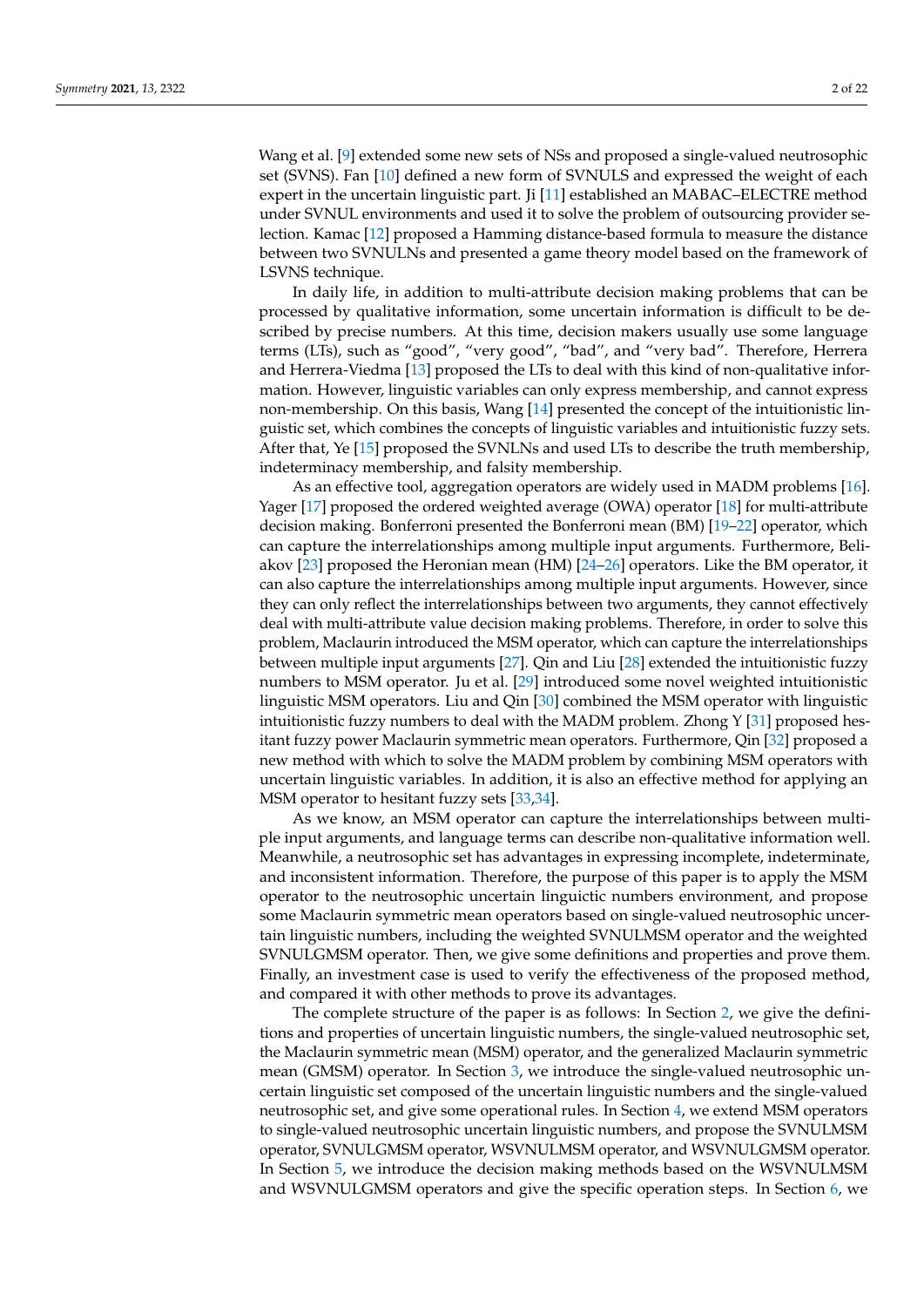demonstrate the effectiveness of the method with an investment example. In Section [7,](#page-19-0) we give the conclusions.

#### <span id="page-2-0"></span>**2. Preliminaries**

*2.1. The Uncertain Linguistic Numbers*

Let *S* = { $s_0$ ,  $s_1$ , ..., $s_{l-1}$ } be a linguistic set, and  $s_i$ ( $i = 1, 2, ..., l-1$ ) is a linguistic number; *l* is an odd value. For example, when  $l = 7$ ,  $S = (s_0, s_1, s_2, s_3, s_4, s_5, s_6)$ (extremely poor, very poor, poor, medium, good, very good, extremely good).

Let  $s_i$  and  $s_j$  be any two linguistic numbers, and the characteristics are as follows: [\[35](#page-21-15)[,36\]](#page-21-16)

- 1. If  $i > j$ , then  $s_i > s_j$ .
- 2. There exists a negative operator:  $\text{neg}(s_i) = s_j$ , where  $j = l 1 i$ .
- 3. If  $s_i \geq s_j$ ,  $max(s_i, s_j) = s_i$ .
- 4. If  $s_i \leq s_j$ ,  $\min(s_i, s_j) = s_i$ .

Let  $\bar{S} = \{s_\alpha | \alpha \in R^+\}$  be a continuous linguistic set, and  $\bar{S}$  meets the strictly monotonically increasing condition. Some operational rules are defined as follows [\[37\]](#page-21-17):

$$
\beta s_i = s_{\beta \times i} \tag{1}
$$

$$
s_i + s_j = s_{i+j} \tag{2}
$$

$$
s_i \times s_j = s_{i \times j} \tag{3}
$$

$$
s_i^{\,n} = s_{i^n} \tag{4}
$$

**Definition 1** ([\[8\]](#page-20-7)). Let  $\tilde{s} = [s_a, s_b]$ ,  $s_a, s_b \in \bar{S}$ ,  $a \leq b$  be an uncertain linguistic variable, where  $s_a$ *is the lower limit of*  $\tilde{s}$  *and*  $s_b$  *is the upper limit of*  $\tilde{s}$ *.*  $\tilde{s}$ 

*Suppose*  $\tilde{s}_1 = [s_{a1}, s_{b1}]$  and  $\tilde{s}_2 = [s_{a2}, s_{b2}]$  are two uncertain linguistic variables. The opera*tion laws are defined as follows [\[35](#page-21-15)[,36](#page-21-16)[,38\]](#page-21-18):*

$$
\tilde{s_1} + \tilde{s_2} = [s_{a1}, s_{b1}] + [s_{a2}, s_{b2}] = [s_{a1 + a2 - \frac{a1 \times b1}{l}}, s_{b1 + b2 - \frac{b1 \times b2}{l}}]
$$
(5)

$$
\tilde{s_1} \times \tilde{s_2} = [s_{a1}, s_{b1}] \times [s_{a2}, s_{b2}] = [s_{a1 \times a2}, s_{b1 \times b2}] \tag{6}
$$

$$
\lambda \tilde{s_1} = \lambda [s_{a1}, s_{b1}] = [s_{l-l(1-\frac{a1}{l})^{\lambda}}, s_{l-l(1-\frac{b1}{l})^{\lambda}}], \lambda \ge 0
$$
\n(7)

$$
\tilde{s_1}^{\lambda} = [s_{a1}, s_{b1}]^{\lambda} = [s_{l(\frac{a1}{l})^{\lambda}}, s_{l(\frac{b1}{l})^{\lambda}}], \lambda \ge 0
$$
\n(8)

### *2.2. The Single-Valued Neutrosophic Set (SVNS)*

**Definition 2** ([\[7\]](#page-20-6))**.** *Let X be a universe of discourse, with a generic element in X denoted by x. A SVNS A in X is*

$$
A = \{x, \langle T_A(x), I_A(x), F_A(x) \rangle \mid x \in X\}
$$
\n(9)

*where*  $T_A(x)$ ,  $I_A(x)$ , and  $F_A(x)$  are the truth membership, indeterminacy membership, and *falsity membership functions. For each points x in X,*  $T_A(x)$ ,  $I_A(x)$ ,  $F_A(x) \in [0,1]$ , and  $0 \le$  $T_A(x) + I_A(x) + F_A(x) \leq 1$ .

**Definition 3** ([\[7\]](#page-20-6)). Suppose  $A = \{x, (T_A(x), I_A(x), F_A(x)) | x \in X\}$ ,  $B = \{x, (T_B(x), F_A(x), F_A(x)) | x \in X\}$  $I_B(x)$ ,  $F_B(x)$  |  $x \in X$  } be two SVNSs, and if  $T_A(x) \le T_B(x)$ ,  $I_A(x) \ge I_B(x)$ ,  $F_A(x) \ge F_B(x)$ *for all x in X, then*  $A \leq B$ .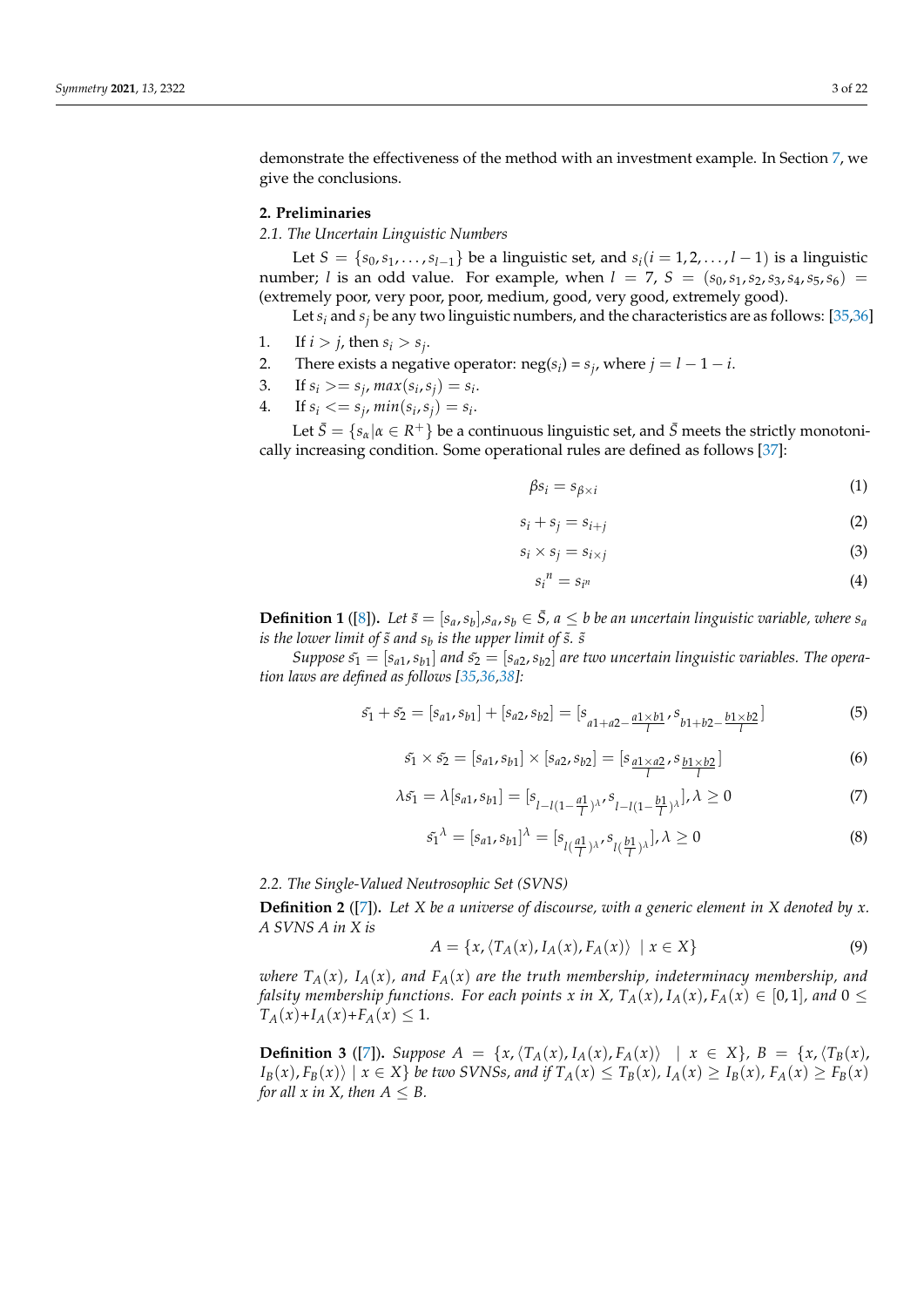*2.3. Maclaurin Symmetric Mean Operator*

**Definition 4** ( $[27-30]$  $[27-30]$ ). Let  $x_i(i = 1, 2, ..., n)$  be a collection of non-negative real numbers. *A MSM operator of dimensions n is a mapping*  $MSM^{(m)} : (R^+)^n \rightarrow R^+$ *, and it can be defined as follows:*

$$
MSM^{(m)}(x_1, x_2, \dots, x_n) = \left(\frac{\sum_{1 \le i_1 < i_2 \dots < i_m \le n} \prod_{j=1}^m x_{i_j}}{C_n^m}\right) \frac{1}{m} \tag{10}
$$

*where*  $(i_1, \ldots, i_m)$  *traverses all the m-tuple combinations of*  $(1, \ldots, n)$ *, and*  $C_n^m = \frac{n!}{m!(n-m)!}$  *is the binomial coefficient. Furthermore, the x<sup>i</sup> <sup>j</sup> mean refers to the i<sup>j</sup> th element in a particular arrangement.*

**Property 1.** *The MSM*(*m*) *operator has the following properties:*

- 1. Idempotency. If  $x_i = x$  for each *i*, and then  $MSM^{(m)}(x, \ldots, x) = x$ .
- 2. *Monotonicity.* If  $x_i \leq y_i$  for all i,  $MSM^{(m)}(x_1, \ldots, x_n) \leq MSM^{(m)}(y_1, \ldots, y_n)$ .
- 3. *Boundedness.*  $min\{x_1, ..., x_n\} \leq MSM^{(m)}(x_1, ..., x_n) \leq max\{x_1, ..., x_n\}.$

*Furthermore, when m takes different values, the MSM*(*m*) *operator can be converted to some special forms, as follows:*

1. When  $m = 1$ , the  $MSM<sup>(m)</sup>$  operator reduces to the average operator.

$$
MSM^{(1)}(x_1, \ldots, x_n) = \left(\frac{\sum_{1 \le i_1 \le n} x_{i_1}}{C_n^1}\right) = \frac{\sum_{i=1}^n x_i}{n}
$$
 (11)

2. *When m* = 2, the  $MSM^{(m)}$  operator reduces to the Bonferroni mean(BM) operator (p =  $q = 1$ ).

$$
MSM^{(2)}(x_1, ..., x_n) = \left(\frac{\sum_{1 \le i_1 < i_2 \le n} \prod_{j=1}^2 x_{i_j}}{C_n^2}\right)^{\frac{1}{2}}
$$
\n
$$
= \left(\frac{2\sum_{1 \le i_1 < i_2 \le n} x_{i_1} x_{i_2}}{n(n-1)}\right)^{\frac{1}{2}}
$$
\n
$$
= \left(\frac{\sum_{i,j=1, i \ne j}^{n} x_{i} x_{j}}{n(n-1)}\right)^{\frac{1}{2}}
$$
\n
$$
= BM^{1,1}(x_1, ..., x_n)
$$
\n
$$
(12)
$$

*3. When m = 3, the MSM*(*m*) *operator reduces to the generalized Bonferroni mean (GBM) operator*  $(p = q = r = 1)$ *.* 

$$
MSM^{(3)}(x_1, \dots, x_n) = \left(\frac{\sum_{1 \le i_1 < i_2 < i_3 \le n} \prod_{j=1}^3 x_{i_j}}{C_n^3}\right)^{\frac{1}{3}}
$$
\n
$$
= \left(\frac{6\sum_{1 \le i_1 < i_2 < i_3 \le n} x_{i_1} x_{i_2} x_{i_3}}{n(n-1)(n-2)}\right)^{\frac{1}{3}}
$$
\n
$$
= \left(\frac{\sum_{i,j,k=1, i \ne j \ne k}^n x_i^1 x_j^1 x_k^1}{n(n-1)(n-2)}\right)^{\frac{1}{3}}
$$
\n
$$
= GBM^{1,1,1}(x_1, \dots, x_n)
$$
\n
$$
(13)
$$

4. When  $m = n$ , the  $MSM^{(m)}$  operator reduces to the geometric mean operator.

$$
MSM^{(n)}(x_1,\ldots,x_n)=(\frac{\sum_{1\leq i_1<\cdots
$$

**Definition 5** ([\[27–](#page-21-7)[31\]](#page-21-11)). Let  $x_i$  be the set of non-negative real numbers and  $p_1, \ldots, p_m \ge 0$ . *A* generalized MSM operator of dimension n is a mapping  $GMSM^{(m,p_1,...,p_m)}: (R^+)^n \rightarrow R^+$ , *and it is defined below:*

$$
GMSM^{(m,p_1,...,p_m)}(x_1,...,x_n) = \left(\frac{\sum_{1 \le i_1 < \dots < i_m \le n} \prod_{j=1}^m x_{i_j}^{p_j}}{C_n^m}\right)^{\frac{1}{p_1 + p_2 + \dots + p_m}}\tag{15}
$$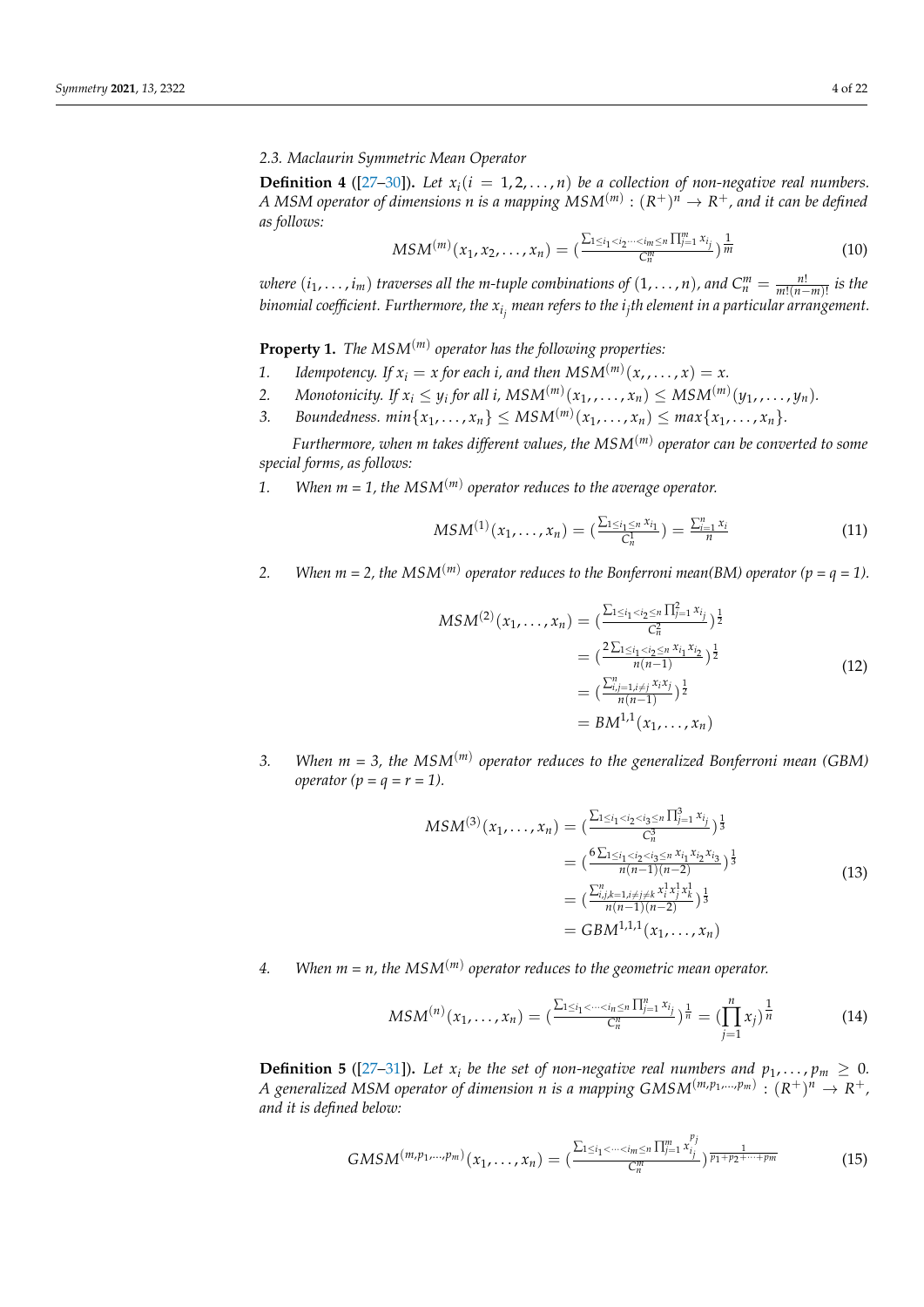where  $(i_1, i_2, \ldots, i_m)$  traverses all the m-tuple combination of  $(1, 2, \ldots, n)$ , and  $C_n^m = \frac{n!}{m!(n-m)!}$  is *the binomial coefficient.*

**Property 2.** *The GMSM*<sup>(*m,p*<sub>1</sub>,...,*p<sub>m</sub>*)</sub> *operator has the following properties:*</sup>

- 1. *Idempotency.* If  $x_i = x$  for each i, and then  $GMSM^{(m,p_1,...,p_m)}(x,\ldots,x) = x$
- 2. Monotonicity. if  $x_i \leq y_i$  for each *i*, and then  $GMSM^{(m,p_1,...,p_m)}(x_1, x_2,...,x_n) \leq$  $GMSM^{(m,p_1,...,p_m)}(y_1, y_2, \ldots, y_n)$
- 3. Boundedness.  $min\{x_1,\ldots,x_n\} \leq GMSM^{(m,p_1,\ldots,p_m)}(x_1,x_2,\ldots,x_n) \leq max\{x_1,\ldots,x_n\}$

*Furthermore, when m takes different values, the GMSM*(*m*,*p*<sup>1</sup> ,...,*pm*) *operator can be converted to some special forms, as follows:*

1. *When m* = 1, the GMSM<sup>(*m*,*p*<sub>1</sub>,...,*p*<sub>*m*</sub>)</sub> operator is as follows:</sup>

$$
GMSM^{(1,p_1)}(x_1, x_2, \dots, x_n) = \left(\frac{\sum_{1 \le i_1 \le n} x_{i_1}^{p_1}}{C_n^1}\right)^{\frac{1}{p_1}} = \left(\frac{\sum_{i=1}^n x_i^{p_1}}{n}\right)^{p_1} \tag{16}
$$

2. *When m = 2, the GMSM*<sup> $(m, p_1, \ldots, p_m)$  operator is as follows:</sup>

$$
GMSM^{(2,p_1,p_2)}(x_1, x_2, ..., x_n) = \left(\frac{\sum_{1 \le i_1 < i_2 \le n} x_{i_1}^{p_1} x_{i_2}^{p_2}}{C_n^2}\right) \frac{1}{p_1 + p_2}
$$
\n
$$
= \left(\frac{2 \sum_{1 \le i < j \le n} x_i^{p_1} x_j^{p_2}}{n(n-1)}\right) \frac{1}{p_1 + p_2}
$$
\n
$$
= \left(\frac{\sum_{i,j=1, i \ne j}^n x_i^{p_1} x_j^{p_2}}{n(n-1)}\right) \frac{1}{p_1 + p_2}
$$
\n
$$
= BM^{p_1, p_2}
$$
\n
$$
(17)
$$

3. *When*  $m = 3$ , the GMSM<sup>( $m, p_1, \ldots, p_m$ ) operator is as follows:</sup>

$$
GMSM^{(2,p_1,p_2,p_3)}(x_1, x_2, ..., x_n) = \left(\frac{\sum_{1 \le i_1 < i_2 < i_3 \le n} x_{i_1}^{p_1} x_{i_2}^{p_2} x_{i_3}^{p_3}}{C_n^3}\right) \frac{1}{p_1 + p_2 + p_3}
$$
\n
$$
= \left(\frac{6\sum_{1 \le i < j < k \le n} x_i^{p_1} x_{i_2}^{p_2} x_{i_3}^{p_3}}{n(n-1)(n-2)}\right) \frac{1}{p_1 + p_2 + p_3}
$$
\n
$$
= \left(\frac{\sum_{i,j,k=1, i \ne j \ne k} x_i^{p_1} x_i^{p_2} x_k^{p_3}}{n(n-1)(n-2)}\right) \frac{1}{p_1 + p_2 + p_3}
$$
\n
$$
= GBM^{p_1, p_2, p_3}
$$
\n
$$
(18)
$$

# 4. *When*  $m = n$ *, the GMSM*<sup> $(m, p_1, ..., p_m)$  operator is as follows:</sup>

$$
GMSM^{(n,p_1,\ldots,p_n)}(x_1,\ldots,x_n) = \left(\frac{\sum_{1 \le i_1 < \cdots < i_n \le n} \prod_{j=1}^n x_{i_j}^{p_j}}{C_n^n}\right) \frac{1}{p_1 + p_2 + \cdots + p_n}
$$
\n
$$
= \left(\prod_{j=1}^n x_j^{p_j}\right) \frac{1}{p_1 + p_2 + \cdots + p_n} \tag{19}
$$

*5. When*  $p_1 = p_2 = \cdots = p_m = 1$ , the GMSM<sup>(*m,p*1,...*,p<sub>m</sub>*)</sub> operator is as follows:</sup>

$$
GMSM^{(m,1,...,1)}(x_1,...,x_n) = \left(\frac{\sum_{1 \le i_1 < \dots < i_m \le n} \prod_{j=1}^m x_{i_j}}{C_n^m}\right) \frac{1}{m}
$$

$$
= \left(\frac{\sum_{1 \le i_1 < \dots < i_m \le n} \prod_{j=1}^m}{C_n^m}\right) \frac{1}{m}
$$

$$
= MSM^{(m)}(x_1,...,x_n)
$$
(20)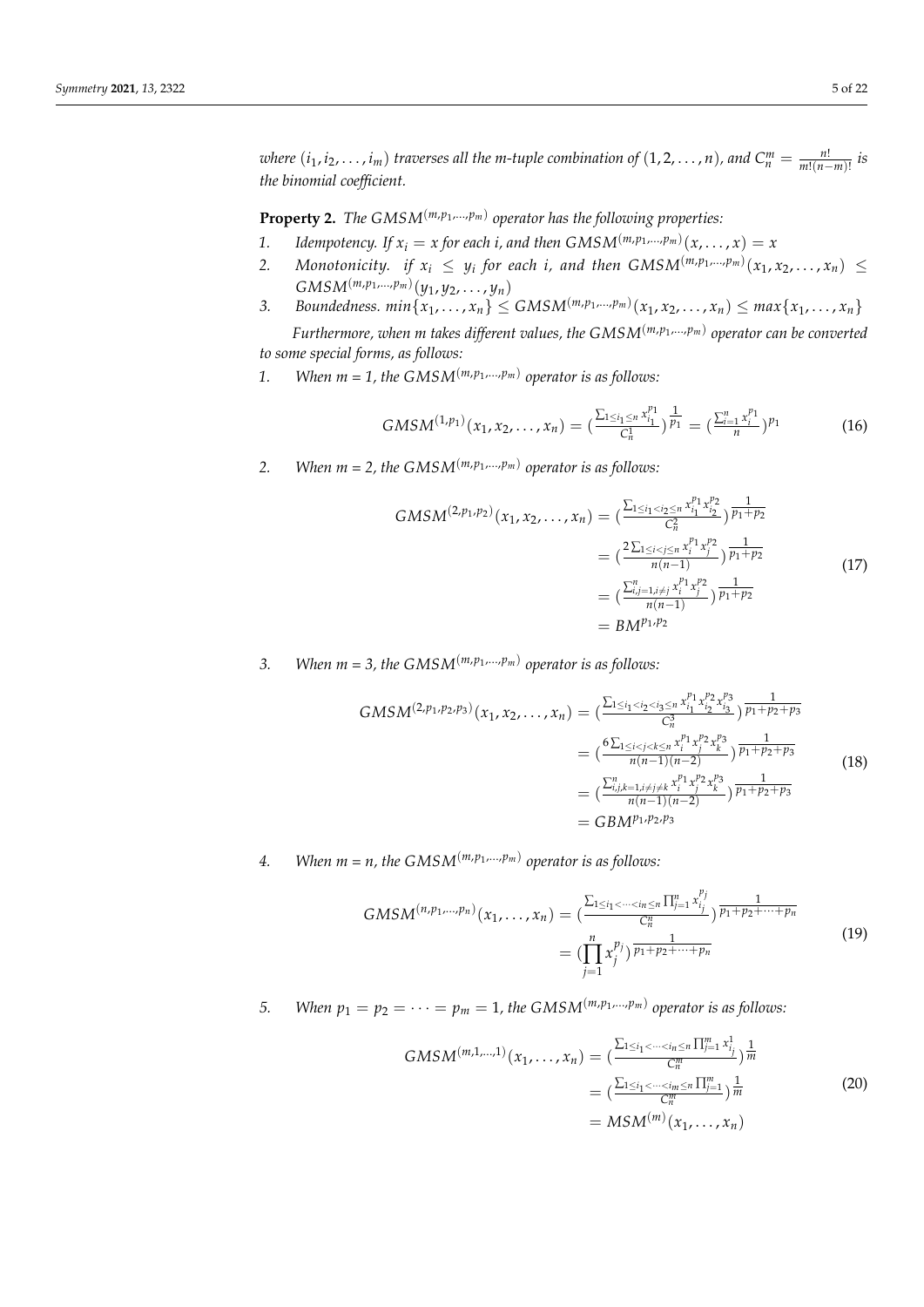### <span id="page-5-0"></span>**3. The Single-Valued Neutrosophic Uncertain Linguistic Set**

**Definition 6** ([\[10\]](#page-20-9))**.** *Let X be a universe of discourse, with a generic element in X denoted by x,*  $and$   $[S_{\mu(x)}, S_{\nu(x)}] \in \tilde{S}$ , then

$$
A = \{ \langle x, [S_{\mu(x)}, S_{\nu(x)}], (T(x), I(x), F(x)) \rangle | x \in X \}
$$
 (21)

 $\mathcal{L}$  *where*  $S_{\mu(x)}, S_{\nu(x)} \in \bar{S}$ , and  $T(x)$ ,  $I(x)$ ,  $F(x) \in [0, 1]$ .

**Definition** 7 ([\[24\]](#page-21-5)). Let  $A = \{ \langle x, [S_u, S_v], (T, I, F) \rangle | x \in X \}$  be an SVNULS, and  $a = \{ \langle [S_u, S_v], (T, I, F) \rangle | x \in X \}$  $(T, I, F)$ } *is called an SVNULN.* 

 $Suppose \, a_1 = \langle [S_{\mu_1}, S_{\nu_1}], (T_1, I_1, F_1) \rangle \, and \, a_2 = \langle [S_{\mu_2}, S_{\nu_2}], (T_2, I_2, F_2) \rangle \, are \, any \, two$ *SVNULNs, and the operational laws are defined as follows:*

$$
a_1 + a_2 = \langle [S_{\mu_1 + \mu_2 - \frac{\mu_1 \mu_2}{l}}, S_{\nu_1 + \nu_2 - \frac{\nu_1 \nu_2}{l}}], (T_1 + T_2 - T_1 T_2, I_1 I_2, F_1 F_2) \rangle \tag{22}
$$

$$
a_1 \times a_2 = \langle [S_{\frac{\mu_1 \mu_2}{l}}, S_{\frac{\nu_1 \nu_2}{l}}], (T_1 T_2, I_1 + I_2 - I_1 I_2, F_1 + F_2 - F_1 F_2) \rangle \tag{23}
$$

$$
\lambda a_1 = \langle [S_{l-l(1-\frac{\mu_1}{l})^{\lambda}}, S_{l-l(1-\frac{\nu_1}{l})^{\lambda}}], (1-(1-T_1)^{\lambda}, I_1^{\lambda}, F_1^{\lambda}) \rangle \tag{24}
$$

$$
a_1^{\lambda} = \langle [S_{l(\frac{\mu_1}{l})^{\lambda}}, S_{l(\frac{\nu_1}{l})^{\lambda}}], T_1^{\lambda}, 1 - (1 - I_1)^{\lambda}, 1 - (1 - F_1)^{\lambda} \rangle \rangle
$$
 (25)

*These operational results are still SVNULNs.*

**Definition 8** ([\[24\]](#page-21-5)). *Suppose*  $a_1 = \langle [S_{\mu_1}, S_{\nu_1}], (T_1, I_1, F_1) \rangle$  *is an SVNULN, and the expectation value*  $E(a_1)$  *of a*<sub>1</sub> *can be defined as follows:* 

$$
E(a_1) = \frac{1}{3}(2+T_1 - I_1 - F_1) \times S_{\frac{\mu_1 + \nu_1}{2}} = S_{l-l(1-\frac{\mu_1 + \nu_1}{2l})^{\frac{1}{3}(2+T_1 - I_1 - F_1)}}\tag{26}
$$

**Definition 9** ([\[24\]](#page-21-5)). *Suppose*  $a_1 = \langle [S_{\mu_1}, S_{\nu_1}], (T_1, I_1, F_1) \rangle$  *is an SVNULN, and the accuracy function*  $H(a_1)$  *of a<sub>1</sub> can be defined as follows:* 

$$
H(a_1) = (T_1 + I_1 + F_1) \times S_{\frac{\mu_1 + \nu_1}{2}} = S_{l - l(1 - \frac{\mu_1 + \nu_1}{2l})^{T_1 + I_1 + F_1}}
$$
(27)

**Definition 10** ([\[24\]](#page-21-5)). Let  $a_1 = \langle [S_{\mu_1}, S_{\nu_1}], (T_1, I_1, F_1) \rangle$  and  $a_2 = \langle [S_{\mu_2}, S_{\nu_2}], (T_2, I_2, F_2) \rangle$  be any *two SVNULNs; then*

*1. If*  $E(a_1) > E(a_2)$ , then  $a_1 > a_2$ <br> *2. If*  $E(a_1) = E(a_2)$ , then

 $2f E(a_1) = E(a_2)$ , then

*If*  $H(a_1) > H(a_2)$ *, then*  $a_1 > a_2$ 

*If*  $H(a_1) = H(a_2)$ *, then*  $a_1 = a_2$ 

## <span id="page-5-1"></span>**4. Some Single-Valued Neutrosophic Uncertain Linguistic Maclaurin Symmetric Mean Operators**

In this section, we propose SVNULMSM operators, SVNULGMSM operators, WSVNULMSM operators, and WSVNULGMSM operators.

#### *4.1. The SVNULMSM Operator*

**Definition 11.** Let  $a_i = \langle [S_{\mu_i}, S_{\nu_i}], (T_i, I_i, F_i) \rangle (i = 1, ..., n)$  be a collection of SVNULNs. *The SVNULMSM operator*  $\Omega^n \to \Omega$  *is* 

$$
SVMULMSM^{(m)}(a_1, ..., a_n) = \left(\frac{\sum_{1 \le i_1 < ... < i_m \le n} \prod_{j=1}^m a_{i_j}}{C_m^m}\right)^{\frac{1}{m}}
$$
(28)

 $\Omega$  *is a set of SVNULNs and m* = 1, ..., *n*.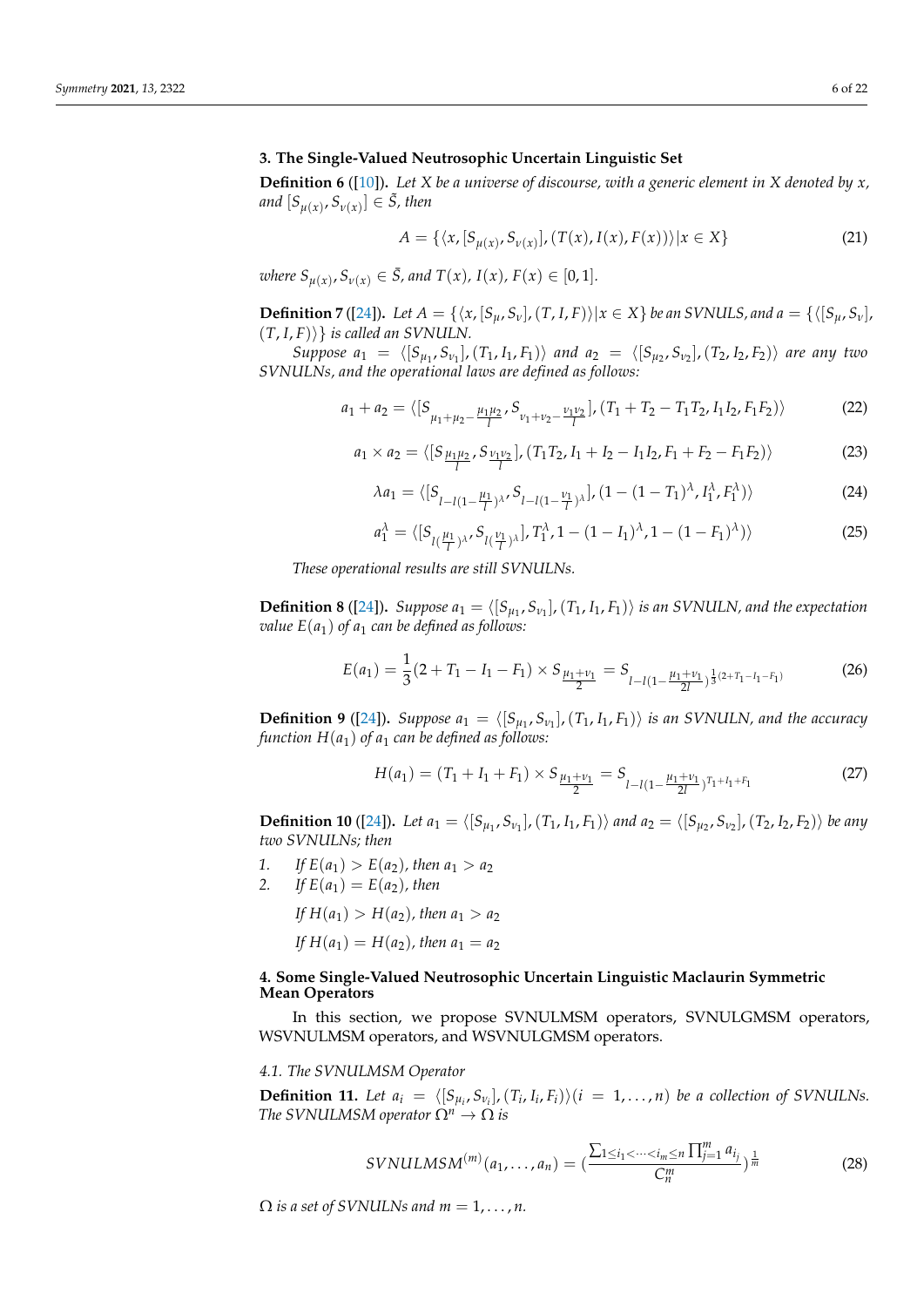**Theorem 1.** Let  $a_i = \langle [S_{\mu_i}, S_{\nu_i}], (T_i, I_i, F_i) \rangle (i = 1, ..., n)$  be a collection of SVNULNs, and  $m =$ 1, . . . , *n. Then,*

$$
SVMILMSM^{(m)}(a_1, ..., a_n) = \left(\frac{\sum_{1 \le i_1 < \dots < i_m \le n} \prod_{j=1}^m a_{i_j}}{C_n^m}\right) \frac{1}{m} =
$$
\n
$$
\langle [S \atop l(1 - \prod_{k=1}^{C_n^m} (1 - \prod_{j=1}^m (\frac{\mu_{i_j}(k)}{l})) \frac{1}{C_n^m}) \frac{1}{m} \cdot S \atop l(1 - \prod_{k=1}^{C_n^m} (1 - \prod_{j=1}^m (\frac{\nu_{i_j}(k)}{l})) \frac{1}{C_n^m}) \frac{1}{m}}
$$
\n
$$
((1 - \prod_{k=1}^{C_n^m} (1 - \prod_{j=1}^m T_{i_j(k)}) \frac{1}{C_n^m}) \frac{1}{m}, 1 - (1 - \prod_{k=1}^{C_n^m} (1 - \prod_{j=1}^m (1 - I_{i_j(k)})) \frac{1}{C_n^m}) \frac{1}{m},
$$
\n
$$
1 - (1 - \prod_{k=1}^{C_n^m} (1 - \prod_{j=1}^m (1 - F_{i_j(k)})) \frac{1}{C_n^m}) \frac{1}{m})\rangle
$$
\n
$$
(29)
$$

 $\omega$ here  $k = 1, 2, \ldots, C_n^m$ ,  $a_{i_j(k)}$  represents the  $i_j$ th element in the kth permutation.

**Proof.**

$$
a_{i_{j}(k)} = \langle [S_{\mu_{i_{j}(k)}}, S_{\nu_{i_{j}(k)}}], (T_{i_{j}(k)}, I_{i_{j}(k)}, F_{i_{j}(k)}) \rangle (j = 1, ..., m)
$$
  
\n
$$
\Rightarrow \prod_{j=1}^{m} a_{i_{j}(k)} = \langle [S_{\iota_{\prod_{j=1}^{m} \left(\frac{\mu_{i_{j}(k)}}{l}\right)}, S_{\iota_{\prod_{j=1}^{m} \left(\frac{\mu_{i_{j}(k)}}{l}\right)}}]
$$
  
\n
$$
\cdot (\prod_{j=1}^{m} T_{i_{j}(k)}, 1 - \prod_{j=1}^{m} (1 - I_{i_{j}(k)}), 1 - \prod_{j=1}^{m} (1 - F_{i_{j}(k)})) \rangle
$$
  
\n
$$
\Rightarrow \sum_{1 \leq i_{1} < \dots < i_{m} \leq n} \prod_{j=1}^{m} a_{i_{j}(k)} = \langle [S_{\iota_{l-1} \prod_{k=1}^{m} (1 - \prod_{j=1}^{m} \left(\frac{\mu_{i_{j}(k)}}{l}\right)}, S_{\iota_{l-1} \prod_{k=1}^{m} (1 - \prod_{j=1}^{m} \left(\frac{\mu_{i_{j}(k)}}{l}\right))}]
$$
  
\n
$$
\cdot (1 - \prod_{k=1}^{m} (1 - \prod_{j=1}^{m} (T_{i_{j}(k)})), \prod_{k=1}^{m} (1 - \prod_{j=1}^{m} (1 - I_{i_{j}(k)})), \prod_{k=1}^{m} (1 - \prod_{j=1}^{m} (1 - F_{i_{j}(k)}))) \rangle
$$
  
\n
$$
\Rightarrow (\frac{\sum_{1 \leq i_{1} < \dots < i_{m} \leq n} \prod_{j=1}^{m} a_{i_{j}}}{C_{i_{1}}^{m}}) \frac{1}{m}
$$
  
\n
$$
= \langle [S_{\iota_{l-1} \prod_{k=1}^{m} (1 - \prod_{j=1}^{m} \left(\frac{\mu_{i_{j}(k)}}{l}\right), \frac{1}{m}, \frac{1}{m}, S_{\iota_{l-1} \prod_{k=1}^{m} (1 - \prod_{j=1}^{m} (1 - I_{i_{j}(k)}))} \frac{1}{C_{i_{1}}^{m}}, \frac{1}{m
$$

 $\Box$ 

**Property 3.** Let  $a_i = \langle [S_{\mu_i}, S_{\nu_i}], (T_i, I_i, F_i) \rangle (i = 1, ..., n)$  be a collection of SVNULNs, and  $m =$ 1, 2, . . . , *n. There are some properties of SVNULMSM*(*m*) *operator shown below.*

- 1. Idempotency. If the SVNULN  $a_i = a = \langle [S_{\mu_a}, S_{\nu_a}], (T_a, I_a, F_a) \rangle$  for each  $i(i = 1, 2, ..., n)$ ,  $then \; SVMULMSM<sup>(m)</sup>(a, \ldots, a) = a = \langle [S_{\mu_a}, S_{\nu_a}, (T_a, I_a, F_a)] \rangle.$
- *2. Commutativity. If* (*a* 0  $'_{1}, \ldots, a'_{n}$  $\binom{n}{n}$  *is a permutation of*  $(a_1, \ldots, a_n)$ *. Then*  $SVMULMSM<sup>(m)</sup>(a<sup>2</sup>)$  $\frac{1}{1}, \ldots, a'_{n}$  $\binom{n}{n}$  = *SVNULMSM*<sup>(*m*)</sup>( $a_1, ..., a_n$ ).
- *3. Monotonicity. Let a<sup>i</sup>* = h[*Sµ<sup>i</sup>* , *Sν<sup>i</sup>* ],(*T<sup>i</sup>* , *Ii* , *Fi*)i *and a* 0 *<sup>i</sup>* = h[*S µ* 0 *i* , *S ν* 0 *i* ],(*T* 0  $\int_i', I_i'$  $E_i', F_i'$  $\binom{i}{i}$  $\binom{i}{i}$ 1, 2, . . . , *n*) be two collections of neutrosophic uncertain linguistic numbers, and if  $a_i \le a'_i$ *i.e.,*  $S_{\mu_i} \leq S_{\mu'_i}, S_{\nu_i} \leq S_{\nu'_i}, T_i \leq T'_i$  $I'_i, I_i \geq I'_i$  $F_i$  and  $F_i \geq F_i$ *i , for all i—then,*

 $\textit{SVMULMSM}^{(m)}(a_1, \ldots, a_n) \leq \textit{SVNULMSM}^{(m)}(a_1, \ldots, a_n)$  $\frac{1}{1}, \ldots, a'_{n}$ *n* )*.*

4. *Boundedness.*  $min\{a_1, \ldots, a_n\} \leq SVNULMSM^{(m)}(a_1, \ldots, a_n) \leq max\{a_1, \ldots, a_n\}.$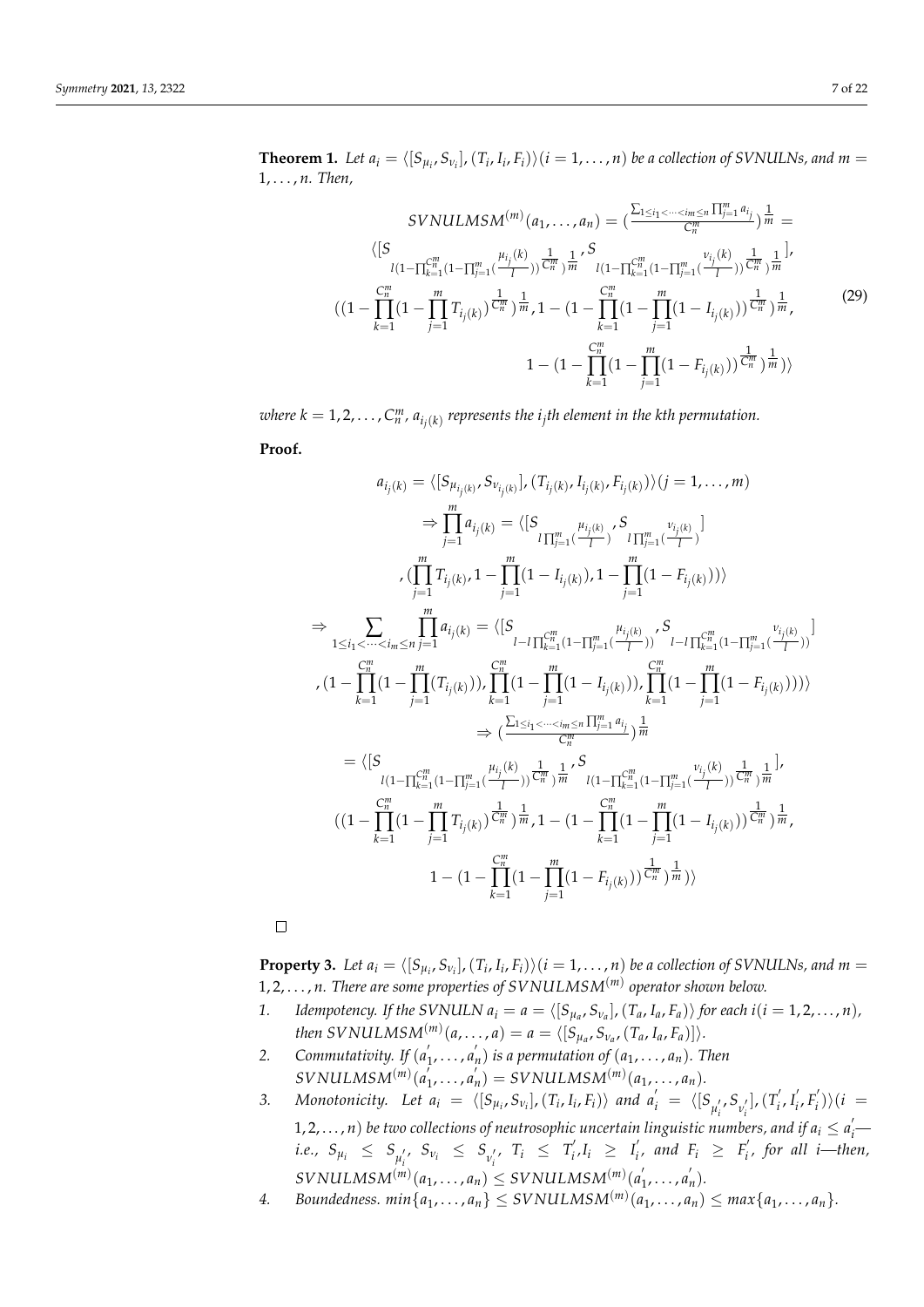Proof. 1. If each 
$$
a_i = a
$$
, then we get the equation below:  
\n*SVNULMSM*<sup>(m)</sup>  $(a, ..., a)$   
\n
$$
= \langle [S \tbinom{m}{n-1} \frac{1}{\Gamma_{n-1}^m} (\frac{\mu_a}{I}) \cdot \frac{1}{\Gamma_m^m} \cdot \frac{S}{m} \tbinom{m}{n-1} \frac{1}{\Gamma_{n-1}^m} (\frac{v_a}{I}) \cdot \frac{1}{\Gamma_m^m} \cdot \frac{1}{m} \cdot \frac{1}{\Gamma_{n-1}^m}.
$$
\n
$$
((1 - \prod_{k=1}^{C_m^m} (1 - \prod_{j=1}^m T_a) \cdot \frac{1}{\Gamma_m^m}) \cdot \frac{1}{m} \cdot 1 - (1 - \prod_{k=1}^{C_m^m} (1 - \prod_{j=1}^m (1 - I_a)) \cdot \frac{1}{\Gamma_m^m}) \cdot \frac{1}{m},
$$
\n
$$
1 - (1 - \prod_{k=1}^{C_m^m} (1 - \prod_{j=1}^m (1 - F_a)) \cdot \frac{1}{\Gamma_m^m}) \cdot \frac{1}{m}}) = \langle [S_{\mu_a}, S_{\nu_a}], (T_a, I_a, F_a)
$$
\n2. This property is clear and the proof is omitted.  
\n3. if  $S_{\mu_i} \leq S_{\mu'_i}, S_{\nu_i} \leq S_{\nu'_i}, T_i \leq T'_i, I_i \geq I'_i, \text{ and } F_i \geq F'_i \text{ for all } i, \text{ we can know } \prod_{j=1}^m \mu_j \leq \prod_{i=1}^m \mu'_i, \prod_{j=1}^m \nu_j \leq \prod_{j=1}^m \nu'_j, \prod_{j=1}^m T_i \leq \prod_{j=1}^m T'_j, \prod_{j=1}^m I_i \leq \prod_{j=1}^m \mu'_j, \prod_{j=1}^m F'_j.$ 

$$
\prod_{j=1}^{m} \mu'_{i}, \prod_{j=1}^{m} \nu_{i} \leq \prod_{j=1}^{m} \nu'_{i}, \prod_{j=1}^{m} T_{i} \leq \prod_{j=1}^{m} T'_{i}, \prod_{j=1}^{m} I_{i} \leq \prod_{j=1}^{m} I'_{i}, \prod_{j=1}^{m} F_{i} \leq \prod_{j=1}^{m} F'_{i},
$$
\nthen  $l(1 - \prod_{k=1}^{C_{n}^{m}} (1 - \prod_{j=1}^{m} (\frac{\mu_{i}}{l}))^{\frac{1}{C_{n}^{m}}})^{\frac{1}{m}} \leq l(1 - \prod_{k=1}^{C_{n}^{m}} (1 - \prod_{j=1}^{m} (\frac{\mu'_{i}}{l}))^{\frac{1}{C_{n}^{m}}})^{\frac{1}{m}} \cdot cl(1 - \prod_{j=1}^{C_{n}^{m}} \frac{\mu'_{j}}{l})^{\frac{1}{C_{n}^{m}}})^{\frac{1}{m}} \cdot cl(1 - \prod_{j=1}^{C_{n}^{m}} \frac{\mu'_{j}}{l})^{\frac{1}{C_{n}^{m}}})^{\frac{1}{m}} \cdot cl(1 - \prod_{j=1}^{C_{n}^{m}} \frac{\mu'_{j}}{l})^{\frac{1}{C_{n}^{m}}})^{\frac{1}{m}} \cdot cl(1 - \prod_{j=1}^{C_{n}^{m}} (1 - \prod_{j=1}^{m} T'_{j})^{\frac{1}{C_{n}^{m}}})^{\frac{1}{m}} \leq l(1 - \prod_{k=1}^{C_{n}^{m}} (1 - \prod_{j=1}^{m} (\frac{\nu'_{j}}{l}))^{\frac{1}{C_{n}^{m}}})^{\frac{1}{m}} \cdot (1 - \prod_{k=1}^{C_{n}^{m}} (1 - \prod_{j=1}^{m} T'_{j})^{\frac{1}{C_{n}^{m}}})^{\frac{1}{m}} \cdot (1 - \prod_{j=1}^{C_{n}^{m}} (1 - \prod_{j=1}^{m} T'_{j})^{\frac{1}{C_{n}^{m}}})^{\frac{1}{m}} \cdot 1 - (1 - \prod_{k=1}^{C_{n}^{m}} (1 - \prod_{j=1}^{m} (1 - T'_{j}))^{\frac{1}{C_{n}^{m}}})^{\frac{1$ 

$$
= a_h = SVMULMSM^{(m)}(a_h, \ldots, a_h).
$$
 According to the monotonicity, if  $a_l \le a_i$  and  $a_i \le a_h$  for all i, we have  $a_l = SVMULMSM^{(m)}(a_l, \ldots, a_l) \leq SVMULMSM^{(m)}(a_1, \ldots, a_n)$  and  $SVNULMSM^{(m)}(a_1, \ldots, a_n) \le a_h = SVMULMSM^{(m)}(a_h, \ldots, a_h).$ 

*Furthermore, when m takes different values, the SVNULMSM*(*m*) *operator can be converted to some special forms, which are as follows:*

*1. When m = 1, we have the formula below.*

$$
SVNULMSM^{(1)}(a_1, ..., a_n) = \frac{\sum_{1 \le i_1 \le n} a_{i_1}}{C_n^1} = \frac{\sum_{i=1}^n a_i}{C_n^1}
$$
  
=  $\langle [S_{l(1-\prod_{k=1}^n (1-\frac{\mu_k}{l})^{\frac{1}{n}})}, S_{l(1-\prod_{k=1}^n (1-\frac{\nu_k}{l})^{\frac{1}{n}})} \rangle$ ,  
 $(1-\prod_{k=1}^n (1-T_k)^{\frac{1}{n}}, \prod_{k=1}^n I_k)^{\frac{1}{n}}, \prod_{k=1}^n F_k)^{\frac{1}{n}}$  (30)

*2. When m = 2, we have the formula below.*

$$
SVMULMSM^{(2)}(a_1,...,a_n) = \left(\frac{\sum_{1 \le i_1 < i_2 \le n} a_{i_1} a_{i_2}}{C_n^2}\right)^{\frac{1}{2}}
$$
\n
$$
= \left\langle \left[S_{l(1-\prod_{k=1}^{C_n^2} (1-\frac{\mu_{i_1(k)}}{l} \frac{\mu_{i_2(k)}}{l})^{\frac{1}{C_n^2}}\right)^{\frac{1}{2}}', \left[S_{l(1-\prod_{k=1}^{C_n^2} (1-\frac{\nu_{i_1(k)}}{l} \frac{\nu_{i_2(k)}}{l})^{\frac{1}{C_n^2}}\right)^{\frac{1}{2}}', \left[1-(\prod_{k=1}^{C_n^2} (1-T_{i_1(k)}T_{i_2(k)})^{\frac{1}{C_n^2}}\right)^{\frac{1}{2}}, \left[1-(1-\prod_{k=1}^{C_n^2} (1-(1-I_{i_1(k)}(1-I_{i_2(k)}))^{\frac{1}{C_n^2}}\right)^{\frac{1}{2}}), \left[1-(1-\prod_{k=1}^{C_n^2} (1-(1-I_{i_1(k)}(1-I_{i_2(k)}))^{\frac{1}{C_n^2}})^{\frac{1}{2}})\right\rangle
$$
\n
$$
1 - (1-\prod_{k=1}^{C_n^2} (1-(1-I_{i_1(k)}(1-I_{i_2(k)}))^{\frac{1}{C_n^2}})^{\frac{1}{2}}))\rangle
$$
\n(31)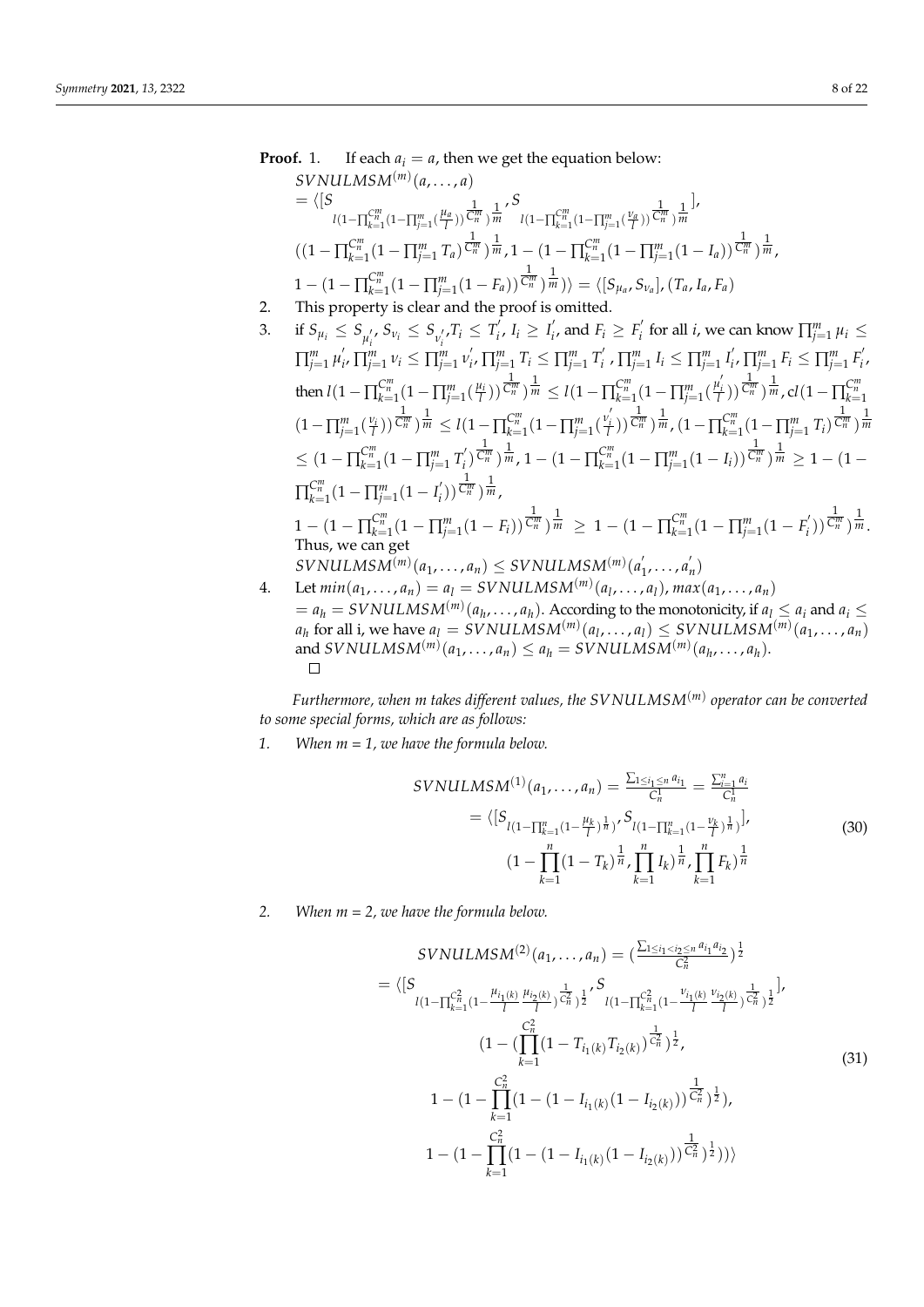*3. When m = n, we have the formula below.*

$$
SVMULMSM^{(n)}(a_1, ..., a_n) = \left(\frac{\sum_{1 \le i_1 < \dots < i_n \le n} \prod_{j=1}^n a_{i_j}}{C_n^n}\right)^{\frac{1}{n}}
$$
\n
$$
= \left\langle \left[S_{l\left(\prod_{j=1}^n \binom{\mu_j}{l}\right)} \frac{1}{n} S_{l\left(\prod_{j=1}^n \binom{\nu_j}{l}\right)} \frac{1}{n} \right],
$$
\n
$$
\left(\left(\prod_{j=1}^n T_j\right)^{\frac{1}{n}}, 1 - \left(\prod_{j=1}^n (1 - I_j)\right)^{\frac{1}{n}}, 1 - \left(\prod_{j=1}^n (1 - F_j)\right)^{\frac{1}{n}}\right)\right\}
$$
\n
$$
(32)
$$

*pj*

### *4.2. The SVNULGMSM Operator*

**Definition 12.** Let  $a_i = \langle [S_{\mu_i}, S_{\nu_i}], (T_i, I_i, F_i) \rangle (i = 1, ..., n)$  be a collection of SVNULNs. *The SVNULGMSM operator*  $\Omega^n \to \Omega$  *is* 

$$
SVMULGMSM^{(m,p_1,...,p_m)}(a_1,...,a_n) = \left(\frac{\sum_{1 \leq i_1 < \dots < i_m \leq n} \prod_{j=1}^m a_{i_j}^{p_j}}{C_n^m}\right)^{\frac{1}{p_1 + \dots + p_m}} \tag{33}
$$

*where*  $\Omega$  *a set of SVNULNs and*  $m = 1, \ldots, n$ .

**Theorem 2.** Let  $a_i = \langle [S_{\mu_i}, S_{\nu_i}], (T_i, I_i, F_i) \rangle (i = 1, ..., n)$  be a collection of SVNULNs, and  $m = 1, \ldots, n$ . Then,

$$
SVMULGMSM^{(m,p_1,...,p_m)}(a_1,...,a_n) = \left(\frac{\sum_{1 \le i_1 < \dots < i_m \le n} \prod_{j=1}^m a_{i_j}^{r_j}}{C_n^m}\right) \frac{1}{p_1 + \dots + p_m}
$$
  
\n
$$
= \left\langle \left[S \frac{l(1 - \prod_{k=1}^m (1 - \prod_{j=1}^m (\frac{\mu_{i_j(k)}}{l}))^{p_j}) \frac{1}{C_n^m}}{p_1 + \dots + p_m} \right] \right\rangle
$$
  
\n
$$
S
$$
  
\n
$$
l(1 - \prod_{k=1}^m (1 - \prod_{j=1}^m (\frac{\mu_{i_j(k)}}{l}))^{p_j}) \frac{1}{C_n^m} \frac{1}{p_1 + \dots + p_m} \right],
$$
  
\n
$$
((1 - \prod_{k=1}^m (1 - \prod_{j=1}^m (T_{i_j(k)})^{p_j}) \frac{1}{C_n^m}) \frac{1}{p_1 + \dots + p_m},
$$
  
\n
$$
1 - (1 - \prod_{k=1}^m (1 - \prod_{j=1}^m (1 - I_{i_j(k)})^{p_j}) \frac{1}{C_n^m}) \frac{1}{p_1 + \dots + p_m},
$$
  
\n
$$
1 - (1 - \prod_{k=1}^m (1 - \prod_{j=1}^m (1 - F_{i_j(k)})^{p_j}) \frac{1}{C_n^m}) \frac{1}{p_1 + \dots + p_m},
$$
  
\n
$$
1 - (1 - \prod_{k=1}^m (1 - \prod_{j=1}^m (1 - F_{i_j(k)})^{p_j}) \frac{1}{C_n^m}) \frac{1}{p_1 + \dots + p_m})\right\rangle
$$

 $\alpha$  *where k*  $= 1, \ldots, C_n^m$ *,*  $a_{i_j(k)}$  *represents the*  $i_j$ *th element in the kth permutation. The proof of Theorem 2 is similar to that of Theorem 1, so it is omitted here.*

**Property 4.** Let  $a_i = \langle [S_{\mu_i}, S_{\nu_i}], (T_i, I_i, F_i) \rangle (i = 1, ..., n)$  be a collection of SVNULNs, and  $m =$ 1, . . . , *n. There are some properties of SVNULGMSM*(*m*) *operator shown below.*

- 1. Idempotency. If the SVNULNs  $a_i = a = \langle [S_{\mu_a}, S_{\nu_a}], (T_a, I_a, F_a) \rangle$  for each  $i(i = 1, 2, ..., n)$ ,  $then \textit{SVMULGMSM}^{(m,p_1,...,p_n)}(a,...,a) = \langle [S_{\mu_a}, S_{\nu_a}], (T_a, I_a, F_a) \rangle.$
- *2. Commutativity. Let* (*a* 0  $\frac{1}{1}, \ldots, a'_{n}$  $n(n)$  be a permutation of  $(a_1, \ldots, a_n)$ . Then  $SVMULGMSM<sup>(m,p_1,...,p_n)</sup>(a<sup>l</sup>)$  $'_{1}, \ldots, a'_{n}$  $b_n$ <sup>'</sup>) = *SVNULGMSM*<sup> $(m, p_1, ..., p_n)$ </sup> $(a_1, ..., a_n)$ *.*
- *3. Monotonicity. Let a<sup>i</sup>* = h[*Sµ<sup>i</sup>* , *Sν<sup>i</sup>* ],(*T<sup>i</sup>* , *Ii* , *Fi*)i *and a* 0 *<sup>i</sup>* = h[*S µ* 0 *i* , *S ν* 0 *i* ],(*T* 0  $\int_i', I_i'$  $\int_i'$ ,  $F_i'$  $\binom{i}{i}$  $\binom{i}{i}$ 1, 2, . . . , *n*) be two collections of neutrosophic uncertain linguistic numbers, and if  $a_i \le a'_i$ *i.e.,*  $S_{\mu_i} \leq S_{\mu'_i}$ ,  $S_{\nu_i} \leq S_{\nu'_i}$ ,  $T_i \leq T'_i$  $I'_i, I_i \geq I'_i$  $F_i$ , and  $F_i \geq F_i'$ *i , for all i—then*

 $\frac{1}{2}$  *s s s s s i v*<sub>*i*</sub> *i*</sup> *i i i i s s s s i m*<sub>*s*</sub> *m*<sub>*i*</sub> *m*<sub>*n*</sub> *i m*<sub>*i*</sub> *<i>m*<sub>*i*</sub>  $n'_{1}, \ldots, n'_{n}$ *n* )*.*

 $4.$  *Boundedness. min* $\{a_1, \ldots, a_n\} \leq SVNULGMSM^{(m,p_1,\ldots,p_n)}(a_1, \ldots, a_n) \leq max\{a_1, \ldots, a_n\}$ *an*}*.*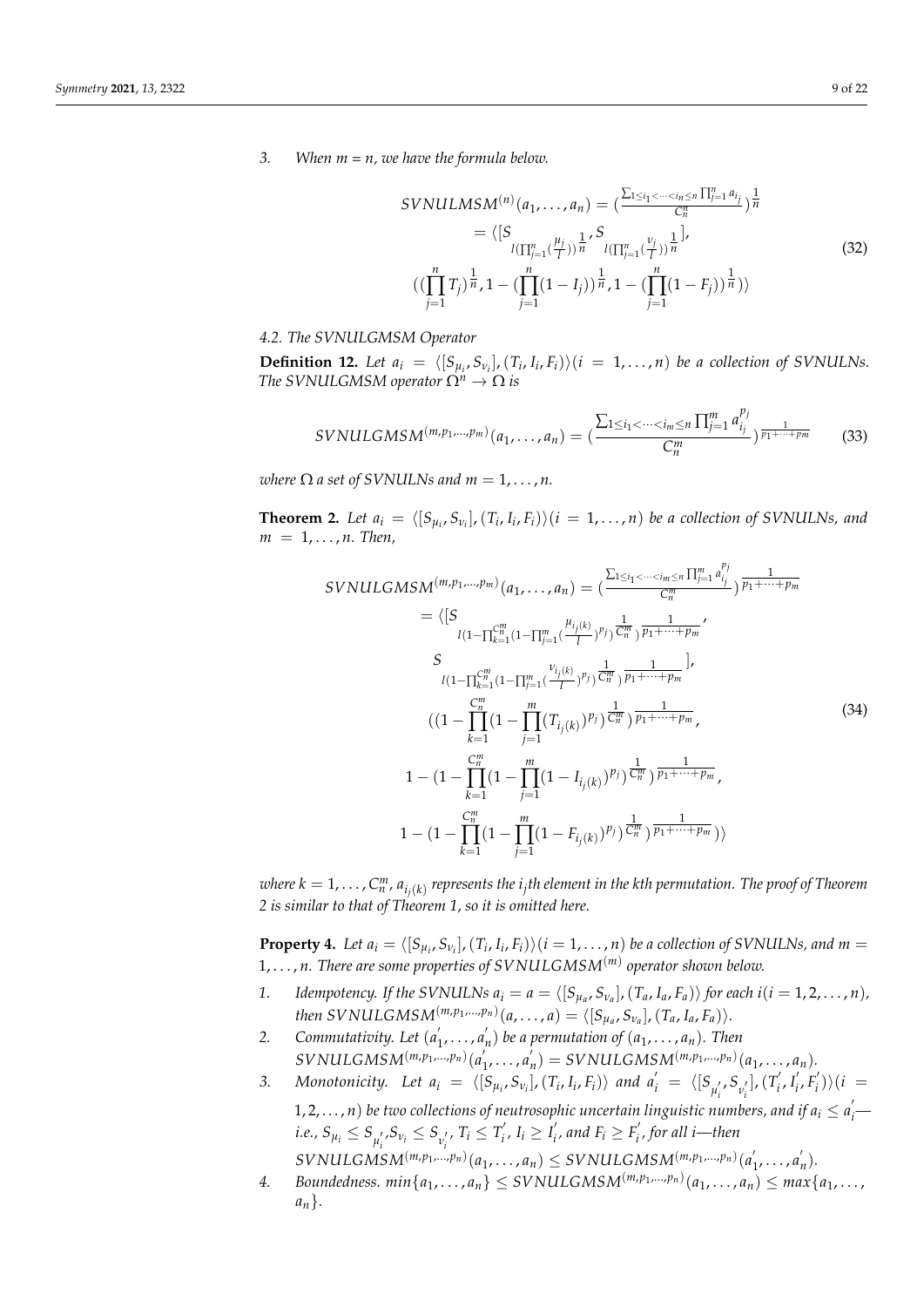*The proof of Property 4 is similar to that of Property 3; it is omitted here.*

*When m takes different values, the SVNULGMSM*(*m*,*p*<sup>1</sup> ,...,*pn*) *operator can be converted to some special forms, which are as follows:*

*1. When m = 1, we have the formula below.*

$$
SVMULGMSM^{(m,p_1)}(a_1, ..., a_n) = \left(\frac{\sum_{1 \le i_1 \le n} a_{i_1}^{p_1}}{C_n^1}\right)^{\frac{1}{p_1}}
$$
  
\n
$$
= \left\langle \left[S_{l(1-\prod_{k=1}^n (1-(\frac{\mu_k}{l})^{p_1})^{\frac{1}{n}})^\frac{1}{p_1}}\right]_{l(1-\prod_{k=1}^n (1-(\frac{\nu_k}{l})^{p_1})^{\frac{1}{n}})^\frac{1}{p_1}}\right\rangle
$$
  
\n
$$
\left((1-\prod_{k=1}^n (1-(T_k)^{p_1})^{\frac{1}{n}})^{\frac{1}{p_1}},\right)
$$
  
\n
$$
1 - (1-\prod_{k=1}^n (1-(1-I_k)^{p_1})^{\frac{1}{n}})^{\frac{1}{p_1}},
$$
  
\n
$$
1 - (1-\prod_{k=1}^n (1-(1-F_k)^{p_1})^{\frac{1}{n}})^{\frac{1}{p_1}})\right\rangle
$$
  
\n(35)

*2. When m = 2, we have the formula below.*

$$
SVMULGMSM^{(m,p_1,p_2)}(a_1, ..., a_n) = \left(\frac{\sum_{1 \le i_1 < i_2 \le n} a_{i_1}^{p_1} a_{i_2}^{p_2}}{C_n^2}\right) \frac{1}{p_1 + p_2}
$$
\n
$$
= \left\langle \left[S_{\ell_1} \left(1 - \prod_{k=1}^{C_n^2} (1 - \left(\frac{\mu_{i_1(k)}}{l})^{p_1} \left(\frac{\mu_{i_2(k)}}{l}\right)^{p_2}\right) \frac{1}{C_n^2}\right) \frac{1}{p_1 + p_2} \right\rangle
$$
\n
$$
S_{\ell_1} \left(1 - \prod_{k=1}^{C_n^2} (1 - \left(\frac{\nu_{i_1(k)}}{l})^{p_1} \left(\frac{\nu_{i_2(k)}}{l}\right)^{p_2}\right) \frac{1}{C_n^2}\right) \frac{1}{p_1 + p_2}\right],
$$
\n
$$
\left(1 - \prod_{k=1}^{C_n^2} (1 - \left(T_{i_1(k)})^{p_1} \left(T_{i_2(k)}\right)^{p_2}\right) \frac{1}{C_n^2}\right) \frac{1}{p_1 + p_2},
$$
\n
$$
1 - \left(1 - \prod_{k=1}^{C_n^2} (1 - \left(1 - I_{i_1(k)})^{p_1} \left(1 - I_{i_2(k)}\right)^{p_2}\right) \frac{1}{C_n^2}\right) \frac{1}{p_1 + p_2},
$$
\n
$$
1 - \left(1 - \prod_{k=1}^{C_n^2} (1 - \left(1 - F_{i_1(k)})^{p_1} \left(1 - F_{i_2(k)}\right)^{p_2}\right) \frac{1}{C_n^2}\right) \frac{1}{p_1 + p_2}\right)
$$
\n
$$
(36)
$$

*3. When m = n, we have the formula below.*

$$
SVMULGMSM^{(n,p_1...,p_n)}(a_1,...,a_n) = \left(\frac{\sum_{1 \le i_1 < \dots < i_n \le n} \prod_{j=1}^n a_{i_j}^{p_j}}{C_n^n}\right) \frac{1}{p_1 + \dots + p_n}
$$
\n
$$
= \left\langle \left[S_{l(\prod_{j=1}^n (\frac{\mu_j}{l})^p)} \frac{1}{p_1 + \dots + p_n} \right]^S_{l(\prod_{j=1}^n (\frac{\nu_j}{l})^p)} \frac{1}{p_1 + \dots + p_n} \right],
$$
\n
$$
\left(\left(\prod_{j=1}^n (T_j)^{p_j}\right) \frac{1}{p_1 + \dots + p_n}, 1 - \left(\prod_{j=1}^n (1 - I_j)^{p_j}\right) \frac{1}{p_1 + \dots + p_n}, \right)
$$
\n
$$
1 - \left(\prod_{j=1}^n (1 - F_j)^{p_j}\right) \frac{1}{p_1 + \dots + p_n}\right) \right\}
$$
\n
$$
(37)
$$

# *4.3. The Weighted SVNULMSM Operator and Weighted SVNULGMSM Operator*

In this subsection, we will introduce the weighted SVNULMSM operator and weighted SVNULGMSM operator.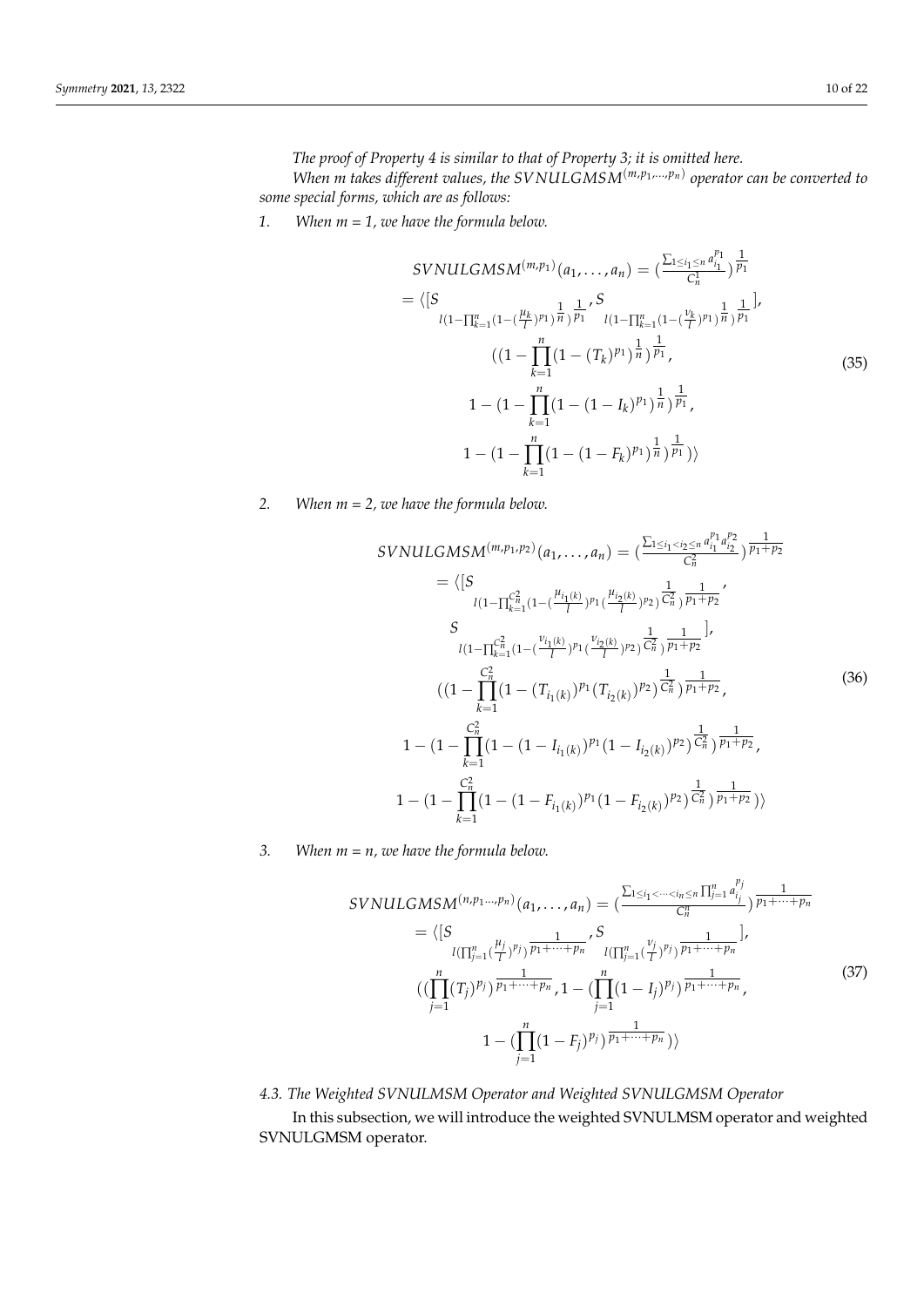**Definition 13.** Let  $a_i = \langle [S_{\mu_i}, S_{\nu_i}], (T_i, I_i, F_i) \rangle (i = 1, ..., n)$  be a collection of SVNULNs. Let  $\omega = (\omega_1, \dots, \omega_2)^T$  be the weight vector, which satisfies  $\sum_{i=1}^n \omega_i = 1$  and  $\omega_i > 0$   $(i = 1, \dots, n)$ . *Each*  $\omega_i$  *represents the importance degree of*  $a_i$ *. The WSVNULMSM operator*  $\Omega^n \to \Omega$  *is* 

$$
WSVNULLMSM^{(m)}(a_1,\ldots,a_n)=(\frac{\sum_{1\leq i_1<\cdots
$$

*where*  $\Omega$  *is a set of SVNULNs and*  $m = 1, \ldots, n$ *.* 

*Based on the calculation laws for SVNULNs described earlier, the WSVNULMSM operator can be expressed as follows:*

**Theorem 3.** Let  $a_i = \langle [S_{\mu_i}, S_{\nu_i}], (T_i, I_i, F_i) \rangle (i = 1, ..., n)$  be a collection of SVNULNs, and  $m = 1, \ldots, n$ , then

$$
WSVNULLMSM^{(m)}(a_1,...,a_n) = \left(\frac{\sum_{1 \le i_1 < \dots < i_m \le n} \prod_{j=1}^m (n\omega_{i_j} a_{i_j})}{C_n^m}\right) \frac{1}{m}
$$
\n
$$
= \left\langle \left[S\right]_{l\left(1 - \prod_{k=1}^m (1 - \prod_{j=1}^m (1 - (1 - \frac{\mu_{i_j(k)}}{l})) \frac{1}{C_n^m}) \frac{1}{m}}\right\rangle
$$
\n
$$
S
$$
\n
$$
l\left(1 - \prod_{k=1}^m (1 - \prod_{j=1}^m (1 - (1 - \frac{\nu_{i_j(k)}}{l})) \frac{1}{C_n^m}) \frac{1}{m}}\right) \cdot
$$
\n
$$
\left(\left(1 - \prod_{k=1}^m (1 - \prod_{j=1}^m (1 - (1 - T_{i_j(k)})^{n\omega_{i_j}})) \frac{1}{C_n^m}\right) \frac{1}{m},
$$
\n
$$
1 - \left(1 - \prod_{k=1}^m (1 - \prod_{j=1}^m (1 - (I_{i_j(k)})^{n\omega_{i_j}})) \frac{1}{C_n^m}\right) \frac{1}{m},
$$
\n
$$
1 - \left(1 - \prod_{k=1}^m (1 - \prod_{j=1}^m (1 - (F_{i_j(k)})^{n\omega_{i_j}})) \frac{1}{C_n^m}\right) \frac{1}{m},
$$
\n
$$
1 - \left(1 - \prod_{k=1}^m (1 - \prod_{j=1}^m (1 - (F_{i_j(k)})^{n\omega_{i_j}})) \frac{1}{C_n^m}\right) \frac{1}{m}}\right)
$$
\n(39)

 $\omega$ here  $k = 1, \ldots, C_{n}^{m},$ a $_{i_{j}(k)}$  represents the  $i_{j}$ th element in the kth permutation. *The proof of Theorem 3 is similar to that of Theorem 1; it is omitted here.*

**Property 5.** Let  $a_i = \langle [S_{\mu_i}, S_{\nu_i}], (T_i, I_i, F_i) \rangle (i = 1, ..., n)$  be a collection of SVNULNs, and  $m =$ 1, . . . , *n. The properties of the WSVNULMSM*(*m*) *operator are shown below.*

- *i*. *Reducibility. When*  $\omega = (\frac{1}{n}, \dots, \frac{1}{n})^T$ . Then WSVNULMSM<sup>(*m*)</sup>( $a_1, \dots, a_n$ ) = SVNUL  $MSM<sup>(m)</sup>(a_1, \ldots, a_n)$
- *2. Monotonicity. Let a<sup>i</sup>* = h[*Sµ<sup>i</sup>* , *Sν<sup>i</sup>* ],(*T<sup>i</sup>* , *Ii* , *Fi*)i *and a* 0 *<sup>i</sup>* = h[*S µ* 0 , *S ν* 0 ],(*T* 0 1, 2,..., *n*) be two collections of SVNULNs, and if  $a_i \le a'_i$  -*i.e.*,  $S_{\mu_i} \le S_{\mu'_i}$ ,  $S_{\nu_i} \le S_{\nu'_i}$ ,  $\int_i', I_i'$  $E_i', F_i'$  $\binom{i}{i}$  $\binom{i}{i}$  =  $T_i \leq T'_i$  $I'_i, I_i \geq I'_i$  $\int_i$ , and  $F_i \geq F_i'$ *i , for all i—then*

 $WSV\nNULMSM<sup>(m)</sup>(a<sub>1</sub>,..., a<sub>n</sub>) \leq WSV\nNULMSM<sup>(m)</sup>(a<sup>2</sup>)$  $n'_1, \ldots, n'_n$ *n* )*.*

3. *Boundedness.*  $min\{a_1, \ldots, a_n\} \le \text{WSVNULLMSM}^{(m)}(a_1, \ldots, a_n) \le \text{max}\{a_1, \ldots, a_n\}.$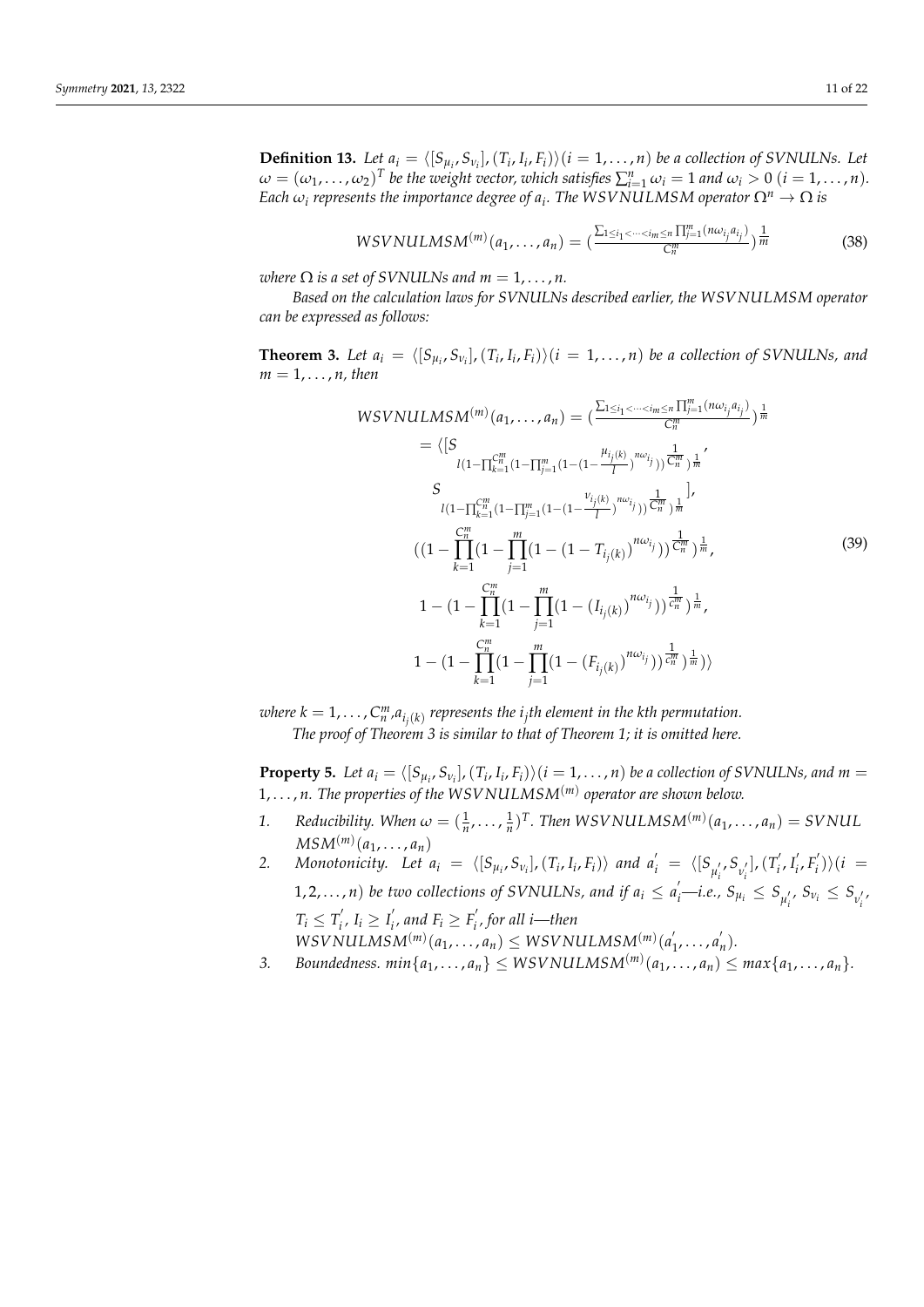Proof. 1. If 
$$
\omega = (\frac{1}{n}, ..., \frac{1}{n})^T
$$
, then  
\n
$$
WSVNULLMSM^{(m)}(a_1, ..., a_n) = (\frac{\sum_{1 \le i_1 < ..., i_m \le n} \prod_{j=1}^m (n\omega_{i_j}a_{i_j})}{C_n^m})^{\frac{1}{m}}
$$
\n
$$
= ([S_{\begin{subarray}{c}1(1-\prod_{k=1}^m (1-\prod_{j=1}^m (1-(1-\frac{\nu_{i_j(k)}}{I}))^{\frac{1}{m}}))^{\frac{1}{m}} \end{subarray})^{\frac{1}{m}}
$$
\n
$$
S_{\begin{subarray}{c}1(1-\prod_{k=1}^m (1-\prod_{j=1}^m (1-(1-\frac{\nu_{i_j(k)}}{I}))^{\frac{1}{m}}))^{\frac{1}{m}} \end{subarray})^{\frac{1}{m}}
$$
\n
$$
((-1-\prod_{k=1}^m (1-\prod_{j=1}^m (1-(1-\frac{\nu_{i_j(k)}}{I}))^{\frac{1}{m}}))^{\frac{1}{m}})^{\frac{1}{m}}
$$
\n
$$
1 - (1-\prod_{k=1}^m (1-\prod_{j=1}^m (1-(\frac{\nu_{i_j(k)}}{I}))^{\frac{1}{m}}))^{\frac{1}{m}}
$$
\n
$$
1 - (1-\prod_{k=1}^m (1-\prod_{j=1}^m (1-(\frac{\nu_{i_j(k)}}{I}))^{\frac{1}{m}}))^{\frac{1}{m}}
$$
\n
$$
1 - (1-\prod_{k=1}^{\frac{m}{m}} (1-\prod_{j=1}^m (1-(\frac{\nu_{i_j(k)}}{I}))^{\frac{1}{m}}))^{\frac{1}{m}}
$$
\n
$$
= ([S_{\begin{subarray}{c}1(1-\prod_{k=1}^m (1-\prod_{j=1}^m (\frac{\nu_{i_j(k)}}{I}))^{\frac{1}{m}})^{\frac{1}{m}} \end{subarray})^{\frac{1}{m}}
$$
\n
$$
S_{\begin{subarray}{c}1(1-\prod_{k=1}^m (1-\prod_{j=1}^m (\frac{\nu_{i_j(k)}}{I}))^{\frac{1}{m}})^{\frac{1}{m}} \end{subarray}}
$$
\n
$$
1 - (1-\prod_{k=1}^{\frac{m}{m}} (1-\prod_{j=1}^m (1
$$

2. The proofs of monotonicity and boundedness are similar to those for Property 3, so are omitted here.  $\Box$ 

*When m takes different values, the WSVNULMSM*(*m*) *operator can be converted to some special forms, which are shown in the following:*

*1. When m = 1, we have the formula below.*

$$
WSVNULLMSM^{(1)}(a_1,...,a_n) = \frac{\sum_{1 \le i_1 \le n} (n\omega_{i_1} a_{i_1})}{C_n^1}
$$
  
=  $\langle [S_{l(1-\prod_{k=1}^n (1-\frac{\mu_k}{l})^{\omega_k})}, S_{l(1-\prod_{k=1}^n (1-\frac{\nu_k}{l})^{\omega_k})}],$   
 $((1-\prod_{k=1}^n (1-T_k)^{\omega_k}), \prod_{k=1}^n (I_k)^{\omega_k}, \prod_{k=1}^n (F_k)^{\omega_k}) \rangle$  (40)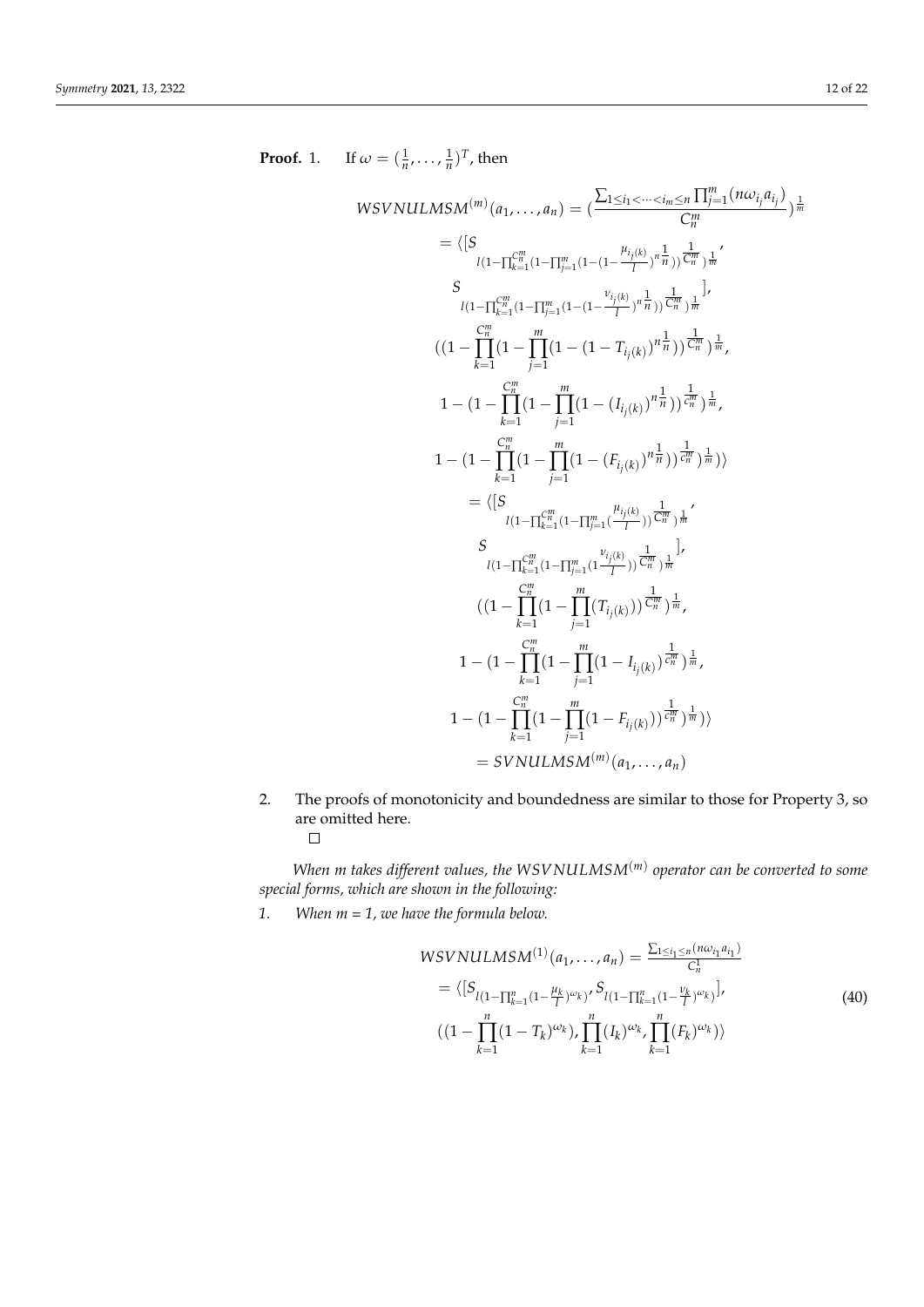### *2. When m = 2, we have the formula below.*

$$
WSVNULMSM^{(2)}(a_1,...,a_n) = \left(\frac{\sum_{1 \le i_1 < i_2 \le n} \prod_{j=1}^2 (n\omega_{i_j} a_{i_j})}{C_n^2}\right)^{\frac{1}{2}}
$$
\n
$$
= \langle [S \frac{l(1-\prod_{k=1}^{C_n^2} (1-(1-(1-\frac{\mu_{i_1(k)}}{l}))^{n\omega_{i_1}})(1-(1-\frac{\mu_{i_2(k)}}{l}))^{n\omega_{i_2}})(\frac{1}{C_n^2}})^{\frac{1}{2}}
$$
\n
$$
S \frac{l(1-\prod_{k=1}^{C_n^2} (1-(1-(1-\frac{\nu_{i_1(k)}}{l}))^{n\omega_{i_1}})(1-(1-\frac{\nu_{i_2(k)}}{l}))^{n\omega_{i_2}})(\frac{1}{C_n^2}})^{\frac{1}{2}}},
$$
\n
$$
((1-\prod_{k=1}^{C_n^2} (1-(1-(1-T_{i_1(k)})^{n\omega_{i_1}})(1-(1-T_{i_2(k)})^{n\omega_{i_2}}))^{\frac{1}{C_n^2}})^{\frac{1}{2}},
$$
\n
$$
1 - (1-\prod_{k=1}^{C_n^2} (1-(1-(I_{i_1(k)})^{n\omega_{i_1}})(1-(I_{i_2(k)})^{n\omega_{i_2}}))^{\frac{1}{C_n^2}})^{\frac{1}{2}},
$$
\n
$$
1 - (1-\prod_{k=1}^{C_n^2} (1-(1-(F_{i_1(k)})^{n\omega_{i_1}})(1-(F_{i_2(k)})^{n\omega_{i_2}}))^{\frac{1}{C_n^2}})^{\frac{1}{2}})
$$

*3. When m = n, we have the formula below.*

$$
WSVNULLMSM^{(n)}(a_1,...,a_n) = \left(\frac{\sum_{1 \le i_1 < \dots < i_m \le n} \prod_{j=1}^n (n\omega_{i_j} a_{i_j})}{C_n^n}\right)^{\frac{1}{n}}
$$
\n
$$
= \langle [S_{l(1-\prod_{j=1}^n (1-(1-\frac{\mu_j}{l})^{n\omega_j}))^{\frac{1}{n}}, S_{l(1-\prod_{j=1}^n (1-(1-\frac{\nu_j}{l})^{n\omega_j}))^{\frac{1}{n}}}] \rangle
$$
\n
$$
\left((\prod_{j=1}^n (1-(1-T_j)^{n\omega_j}))^{\frac{1}{n}}, \right)
$$
\n
$$
1 - (\prod_{j=1}^n (1-(I_j)^{n\omega_j}))^{\frac{1}{n}},
$$
\n
$$
1 - (\prod_{j=1}^n (1-(F_j)^{n\omega_j}))^{\frac{1}{n}})\rangle
$$
\n
$$
(42)
$$

**Definition 14.** Let  $a_i = \langle [S_{\mu_i}, S_{\nu_i}], (T_i, I_i, F_i) \rangle (i = 1, ..., n)$  be a collection of SVNULNs. Let  $\omega = (\omega_1, \dots, \omega_2)^T$  be the weight vector, which satisfies  $\sum_{i=1}^n \omega_i = 1$  and  $\omega_i > 0$   $(i = 1, \dots, n)$ . *Each*  $\omega_i$  represents the importance degree of  $a_i$ . The WSVNULGMSM operator  $\Omega^n \to \Omega$  is

$$
WSVNULLGMSM^{(m,p_1,...,p_m)}(a_1,...,a_n)=(\frac{\sum_{1\leq i_1<\cdots(43)
$$

*where*  $\Omega$  *is a set of SVNULNs and*  $m = 1, \ldots, n$ *.*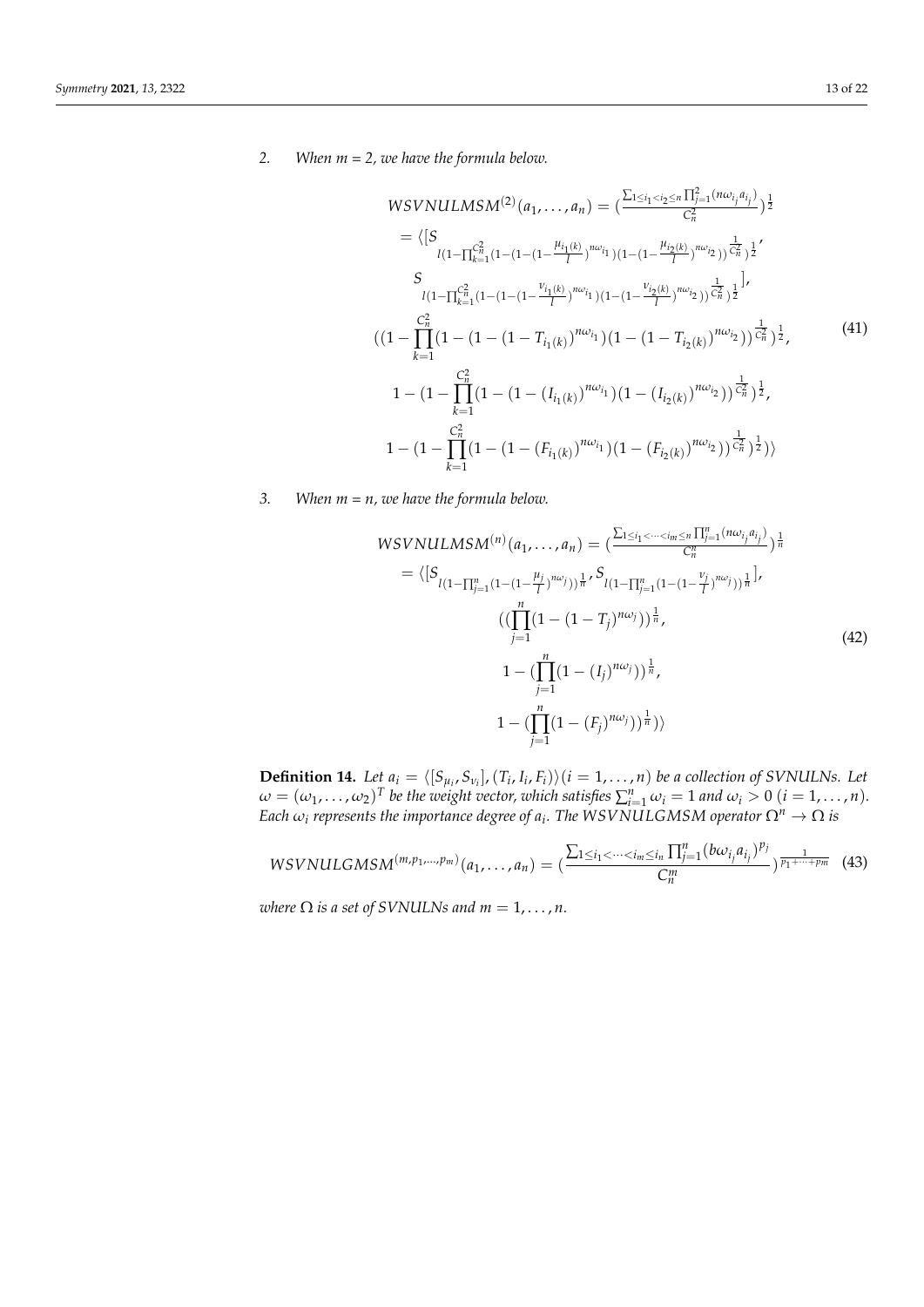**Theorem 4.** Let  $a_i = \langle [S_{\mu_i}, S_{\nu_i}], (T_i, I_i, F_i) \rangle (i = 1, ..., n)$  be a collection of SVNULNs, and  $m =$ 1, . . . , *n, then*  $WSVNULGMSM<sup>(m,p<sub>1</sub>,...,p<sub>m</sub>)</sup>(a<sub>1</sub>,...,a<sub>n</sub>)$  $= \left( \frac{\sum_{1 \le i_1 < \dots < i_m \le i_n} \prod_{j=1}^n (b\omega_{i_j} a_{i_j})^{p_j}}{C^m} \right)$  $\frac{C_m}{C_m^m}$   $\left(\frac{b\omega_{i_j}a_{i_j}}{p_1+\cdots+p_m}\right)$  $= \langle [S$  $l(1-\prod_{k=1}^{C_m^m}(1-\prod_{j=1}^m(1-(1-\frac{\mu_{i_j(k)}}{l}))$  $\left(\frac{j(k)}{l}\right)^{n\omega} i_j \, \left(\frac{1}{l}\right)^n j \, \left(\frac{1}{l^m}\right) \frac{1}{p_1 + \dots + p_m}$ *S*  $l(1-\prod_{k=1}^{C_m^m}(1-\prod_{j=1}^m(1-(1-\frac{\nu_{i_j(k)}}{l}))$  $\left[\frac{1}{(k)}\right]^{n\omega} i^j \, y^p j \, \left[\frac{1}{C_n^m}\right] \frac{1}{p_1 + \cdots + p_m}$  $((1 -$ *C m n* ∏ *k*=1  $(1$ *m* ∏ *j*=1  $\int_0^1 (1-(1-T_{i_j(k)})^{n\omega_{i_j}})^{p_j} \frac{1}{C_n^m} \right)^\frac{1}{p_1+\cdots +p_m},$  $1 - (1 -$ *C m n* ∏ *k*=1  $(1$ *m* ∏ *j*=1  $\int_0^{\infty} (1-(I_{i_j(k)})^{n\omega_{i_j}})^{p_j} \frac{1}{c_n^m} \frac{1}{p_1+\cdots +p_m}$  ,  $1 - (1 -$ *C m n* ∏ *k*=1  $(1$ *m* ∏ *j*=1  $\ket{(1-(I_{i_j(k)})^{n\omega_{i_j}})^{p_j})^{\frac{1}{C_n^m}})^{\frac{1}{p_1+\cdots +p_m}})}$ (44)

 $\omega$ here  $k = 1, \ldots, C_n^m$ , $a_{i_j(k)}$  represents the  $i_j$ th element in kth permutation. *The proof of Theorem 4 is similar to that of Theorem 1; it is omitted here.*

**Property 6.** Let  $a_i = \langle [S_{\mu_i}, S_{\nu_i}], (T_i, I_i, F_i) \rangle (i = 1, ..., n)$  be a collection of SVNULNs, and  $m =$ 1, . . . , *n. The properties of the WSVNULGMS M*(*m*,*p*<sup>1</sup> ,...,*pm*) *operator are shown below.*

- 1. Reducibility. When  $\omega = (\frac{1}{n}, \dots, \frac{1}{n})^T$ , then WSVNULGMSM<sup>(*m*,*p*<sub>1</sub>,...,*p*<sub>*m*</sub>)</sup>( $a_1, \dots, a_n$ ) =  $SWNULGMSM^{(m,p_1,...,p_m)}(a_1,...,a_n)$
- *2. Monotonicity. Let a<sup>i</sup>* = h[*Sµ<sup>i</sup>* , *Sν<sup>i</sup>* ],(*T<sup>i</sup>* , *Ii* , *Fi*)i *and a* 0 *<sup>i</sup>* = h[*S µ* 0 , *S ν* 0 ],(*T* 0 1, 2,..., *n*) be two collections of SVNULNs, and if  $a_i \le a'_i$  -*i.e.*,  $S_{\mu_i} \le S_{\mu'_i}$ ,  $S_{\nu_i} \le S_{\nu'_i}$  $\int_i', I_i'$  $E_i', F_i'$  $\binom{i}{i}$ )  $(i =$  $T_i \leq T'_i$  $I'_i, I_i \geq I'_i$  $\int_i$ , and  $F_i \geq F'_i$  $\mathcal{L}_i'$ , for all *i*—then WSVNULGMSM<sup>(*m*,*p*1,...,*pm*)( $a_1$ ,..., $a_n$ ) ≤</sup>  $WSVNULGMSM$ <sup> $(m, p_1, \ldots, p_m)$ <sub>(a</sub><sup> $(n, p_1, \ldots, p_m)$ </sup></sup>  $'_{1}, \ldots, a'_{n}$ *n* )*.*
- 3. *Boundedness.*  $min\{a_1, \ldots, a_n\} \le \text{WSVNULGMSM}^{(m, p_1, \ldots, p_m)} (a_1, \ldots, a_n) \le \text{max}\{a_1, \ldots, a_n\}$  $\ldots$ ,  $a_n$ }

*The proof is similar to that of Property 3 and is omitted.*

*When m takes different values, the WSVNULGMSM*(*m*,*p*<sup>1</sup> ,...,*pm*) *operator can be converted to some special forms, as follows:*

*1. When m = 1, we have the formula below.*

$$
WSVNULGMSM^{(1,p_1)}(a_1, ..., a_n) = \left(\frac{\sum_{1 \le i_1 \le n} (n\omega_{i_1} a_{i_1})^{p_1}}{C_n^1}\right)^{\frac{1}{p_1}}
$$
  
\n
$$
= \langle [S_{l(1-\prod_{k=1}^n (1-(1-(1-\frac{\nu_{i_1(k)}}{l})^{n\omega_{i_1}})^{p_1})^{\frac{1}{n}})^{\frac{1}{p_1}}},
$$
  
\n
$$
S_{l(1-\prod_{k=1}^n (1-(1-(1-\frac{\nu_{i_1(k)}}{l})^{n\omega_{i_1}})^{p_1})^{\frac{1}{n}})^{\frac{1}{p_1}}},
$$
  
\n
$$
((1-\prod_{k=1}^n (1-(1-(1-\Gamma_{i_1(k)})^{n\omega_{i_1}})^{p_1})^{\frac{1}{n}})^{\frac{1}{p_1}},
$$
  
\n
$$
1 - (1-\prod_{k=1}^n (1-(1-(\Gamma_{i_1(k)})^{n\omega_{i_1}})^{p_1})^{\frac{1}{n}})^{\frac{1}{p_1}},
$$
  
\n
$$
1 - (1-\prod_{k=1}^n (1-(1-(\Gamma_{i_1(k)})^{n\omega_{i_1}})^{p_1})^{\frac{1}{n}})^{\frac{1}{p_1}}))
$$
  
\n(45)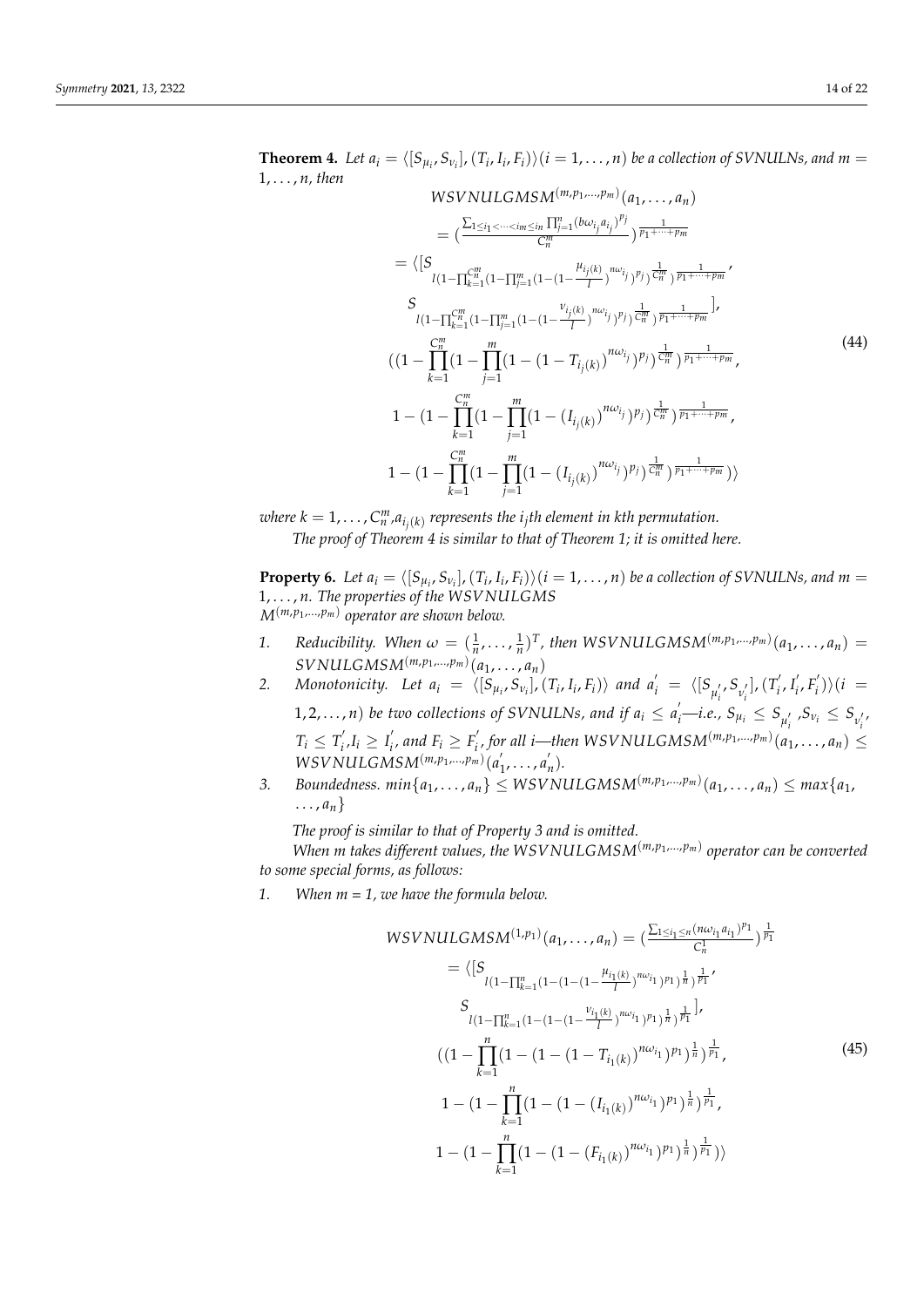*2. When m = 2, we have the formula below.*

$$
WSVNULGMSM^{(2,p_1,p_2)}(a_1, ..., a_n) = \left(\frac{\sum_{1 \le i_1 < i_2 \le n} \prod_{j=1}^2 (n\omega_{i_j} a_{i_j})^{p_j}}{c_n^2}\right) \frac{1}{p_1 + p_2}
$$
\n
$$
= \left\langle \left[S_{l(1-\prod_{k=1}^{C_n^2} (1-(1-(1-\frac{\mu_{i_1(k)}}{l}))^{n\omega_{i_1}})^{p_1} (1-(1-\frac{\mu_{i_2(k)}}{l}))^{n\omega_{i_2}})^{p_2}\right) \frac{1}{c_n^2} \frac{1}{p_1 + p_2},
$$
\n
$$
S_{l(1-\prod_{k=1}^{C_n^2} (1-(1-(1-\frac{\nu_{i_1(k)}}{l}))^{n\omega_{i_1}})^{p_1} (1-(1-\frac{\nu_{i_2(k)}}{l}))^{n\omega_{i_2}})^{p_2}\right) \frac{1}{c_n^2} \frac{1}{p_1 + p_2}}.
$$
\n
$$
\left((1-\prod_{k=1}^{C_n^2} (1-(1-(1-T_{i-1(k)})^{n\omega_{i_1}})^{p_1} (1-(1-T_{i_2(k)})^{n\omega_{i_2}})^{p_2}\right) \frac{1}{c_n^2} \frac{1}{p_1 + p_2},
$$
\n
$$
1-(1-\prod_{k=1}^{C_n^2} (1-(1-(1-(I_{i_1(k)})^{n\omega_{i-1}})^{p_1} (1-(I_{i_2(k)})^{n\omega_{i_2}})^{p_2}) \frac{1}{c_n^2} \frac{1}{p_1 + p_2},
$$
\n
$$
1-(1-\prod_{k=1}^{C_n^2} (1-(1-(F_{i_1(k)})^{n\omega_{i-1}})^{p_1} (1-(F_{i_2(k)})^{n\omega_{i_2}})^{p_2}) \frac{1}{c_n^2} \frac{1}{p_1 + p_2})
$$
\n
$$
(1-\prod_{k=1}^{C_n^2} (1-(1-(F_{i_1(k)})^{n\omega_{i-1}})^{p_1} (1-(F_{i_2(k)})^{n\omega_{i_2}})^{p_2}) \frac{1}{c_n^2} \frac{1}{p_1 + p_2})
$$

*3. When m = n, we have the formula below.*

$$
WSVNULGMSM^{(n,p_1,...,p_n)}(a_1,...,a_n)
$$
\n
$$
= \left(\frac{\sum_{1 \le i_1 < \dots < i_n \le n} \prod_{j=1}^n (n\omega_{i_j}a_{i_j})^{p_j}}{C_n^n}\right) \frac{1}{p_1 + \dots + p_n}
$$
\n
$$
= \left\{\left[S_{l(\prod_{j=1}^n (1 - (1 - \frac{\mu_j}{l})^{n\omega_j})^{p_j}) \frac{1}{p_1 + \dots + p_n}} S_{l(\prod_{j=1}^n (1 - (1 - \frac{\nu_j}{l})^{n\omega_j})^{p_j}) \frac{1}{p_1 + \dots + p_n}}\right],
$$
\n
$$
\left(\left(\prod_{j=1}^n (1 - (1 - T_j)^{n\omega_j})^{p_j}\right) \frac{1}{p_1 + \dots + p_n},\right)
$$
\n
$$
1 - \left(\prod_{j=1}^n (1 - (I_j)^{n\omega_j})^{p_j}\right) \frac{1}{p_1 + \dots + p_n},\right)
$$
\n
$$
1 - \left(\prod_{j=1}^n (1 - (F_j)^{n\omega_j})^{p_j}\right) \frac{1}{p_1 + \dots + p_n})
$$
\n
$$
\left(\frac{n}{n}\right) \left(1 - (F_j)^{n\omega_j}\right) \frac{1}{p_1 + \dots + p_n} \left(\frac{n}{n}\right)
$$
\n
$$
\left(\frac{n}{n}\right) \left(1 - (F_j)^{n\omega_j}\right) \frac{1}{p_1 + \dots + p_n} \left(\frac{n}{n}\right)
$$

### <span id="page-14-0"></span>**5. MCDM Approach Based on WSVNULMSM Operator and WSVNULGMSM Operator**

In this section, we apply the proposed SVNULMSM operator and SVNULGMSM operator to cope with a MADM issue. Suppose  $A = \{A_1, \ldots, A_m\}$  is a set of alternatives, and let  $C = \{C_1, \ldots, C_n\}$  be a collection of attributes. The weight vector of the attribute is  $\omega = (\omega_1, \dots, \omega_n)^T$  while satisfying  $\sum_{i=1}^n \omega_i = 1(\omega_i \ge 0, i = 1, \dots, n)$ , and each  $\omega_i$  represents the importance of *C*<sub>*j*</sub>. Let  $D = \{D_1, \ldots, D_t\}$  be the set of decision makers, and  $\lambda = (\lambda_1, \ldots, \lambda_t)^T$  be the weight vector of decision makers  $D_s(s = 1, \ldots, t)$ , and  $\sum_{s=1}^t \lambda_s = 1(\lambda_s \geq 0, s = 1, \ldots, t)$ .  $R^{(s)} = [R^{(s)}_{ij}]_{m \times n}$  is the decision matrix, where  $R^{(s)}_{ij}=\langle [S^{(s)}_{\mu_{ij}},S^{(s)}_{\nu_{ij}}], (T^{(s)}_{ij},I^{(s)}_{ij},F^{(s)}_{ij})\rangle$  is attribute value given by the decision maker  $D_s$  for alternative  $A_i$  with respect to attribute  $C_j$ . The main steps as follows:

**Step 1** Utilize the WSVNULMSM operator:

$$
R_i^{(s)} = SVMULMSM(R_{i_1}^{(s)}, R_{i_2}^{(s)}, \dots, R_{i_n}^{(s)})
$$
\n(48)

Utilize the WSVNULGMSM operator:

$$
R_i^{(s)} = SVMULGMSM(R_{i_1}^{(s)}, R_{i_2}^{(s)}, \dots, R_{i_n}^{(s)})
$$
\n(49)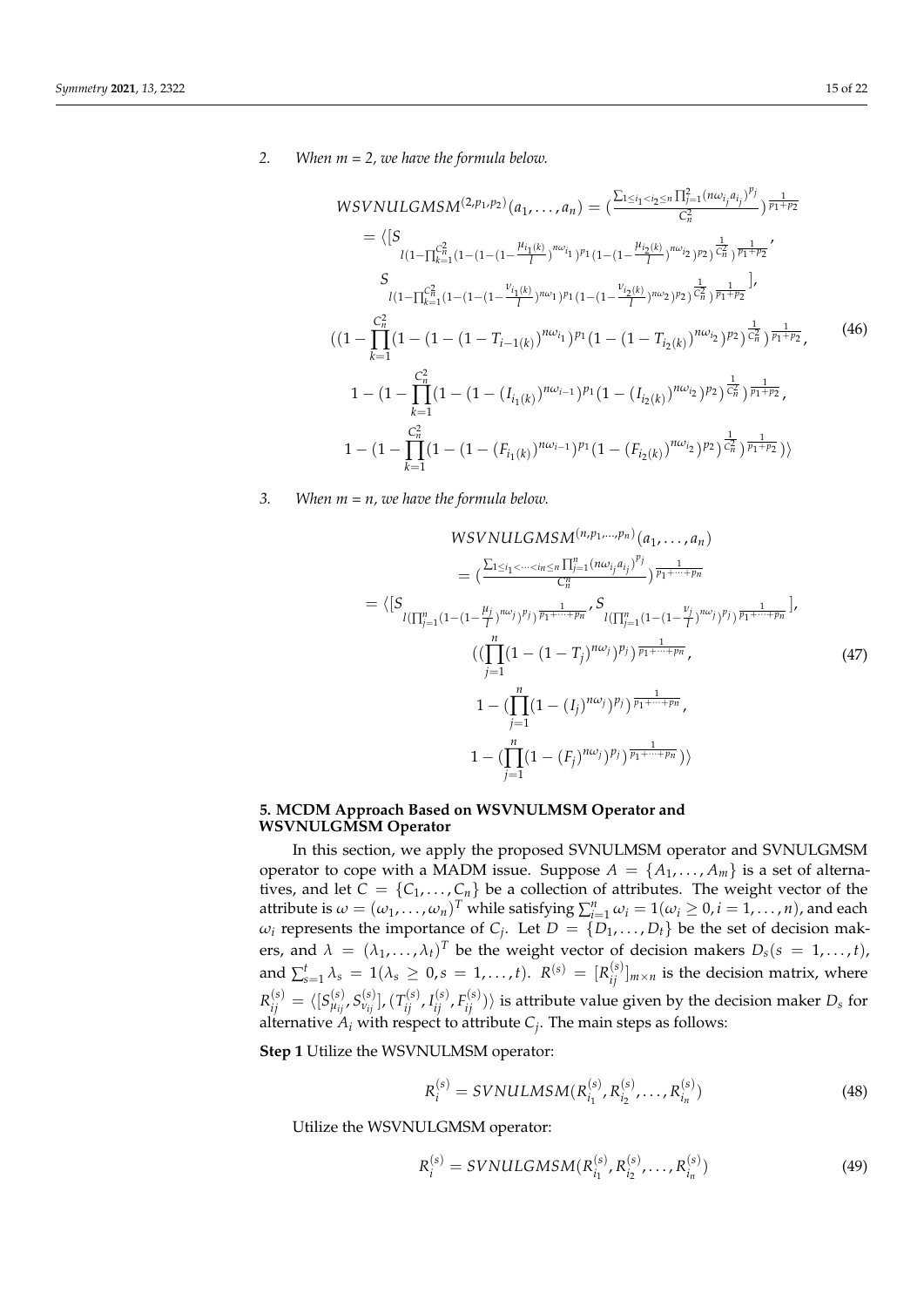We use Definition 12 and Definition 13 to aggregate the attribute values of each alternative for decision maker  $D_s$ , and obtain the overall preference value  $R_i^{(s)}$ *i* corresponding to alternative *A<sup>i</sup>* .

**Step 2** Utilize the WSVNULMSM operator:

$$
R_{i} = SVNULMSM(R_{i}^{(s)}, R_{i}^{(s)}, \dots, R_{i}^{(s)})
$$
\n(50)

Utilize the WSVNULGMSM operator:

$$
R_{i} = SVNULGMSM(R_{i}^{(s)}, R_{i}^{(s)}, \dots, R_{i}^{(s)})
$$
\n(51)

According to the aggregation value  $R_i^{(s)}$  $i_j^{(5)}$  from the above, we also use Definition 12 and Definition 13 to aggregate the evaluation values of the decision maker.

**Step 3** Calculate the value  $E(R_i)$  of  $R_i$  according to Definition 7.

**Step 4** According to Definition 9, rank the alternatives.

#### <span id="page-15-0"></span>**6. Illustrative Example**

In this section, we provide an investment example (adapted from [\[24\]](#page-21-5)) to illustrate the application of WSVNULMSM and WSVNUGMSM operators.

There are four alternatives, including a car company (A1), a food company (A2), a computer company (A3), and an arms company (A4); and these companies evaluated by three decision makers,  $D_1$ ,  $D_2$ , and  $D_3$ . The weight vector of the decision makers is  $\lambda =$  $(0.314, 0.355, 0.331)^T$ . We use the following attributes: C1 (the risk index), C2 (the growth index), and C3 (the social-political impact index). Suppose the attribute weight vector is  $\omega = (0.4, 0.2, 0.4)^T$ . Decision makers use linguistic term set  $S = S_0$ ,  $S_1$ ,  $S_2$ ,  $S_3$ ,  $S_4$ ,  $S_5$ ,  $S_6$  to express their evaluation results. The decision matrices  $R^{(s)} = [R^{(s)}_{ij}]_{4\times4}$   $(s = 1, 2, 3)$  as listed in Tables [1](#page-15-1)[–3.](#page-15-2)

<span id="page-15-1"></span>**Table 1.** Decision matrix  $R^{(1)}$ .

|                | C.                                                  | C2                                                  |                                                     |
|----------------|-----------------------------------------------------|-----------------------------------------------------|-----------------------------------------------------|
| A1             | $\langle [s_5, s_5], (0.265, 0.350, 0.385) \rangle$ | $\langle [s_2, s_3], (0.330, 0.390, 0.280) \rangle$ | $\langle [s_5, s_6], (0.245, 0.275, 0.480) \rangle$ |
| A <sub>2</sub> | $\langle [s_4, s_5], (0.345, 0.245, 0.410) \rangle$ | $\langle [s_5, s_5], (0.430, 0.290, 0.280) \rangle$ | $\langle [s_3, s_4], (0.245, 0.375, 0.380) \rangle$ |
| A <sub>3</sub> | $\langle [s_3, s_4], (0.365, 0.300, 0.335) \rangle$ | $\langle [s_4, s_4], (0.480, 0.315, 0.205) \rangle$ | $\langle [s_4, s_5], (0.340, 0.370, 0.290) \rangle$ |
| A4             | $\langle [s_6, s_6], (0.430, 0.300, 0.270) \rangle$ | $\langle [s_2, s_3], (0.460, 0.245, 0.295) \rangle$ | $\langle [s_3, s_4], (0.310, 0.520, 0.170) \rangle$ |

**Table 2.** Decision matrix  $R^{(2)}$ .

| A1             | $\langle [s_3, s_4], (0.125, 0.470, 0.405) \rangle$ | $\langle [s_3, s_4], (0.220, 0.420, 0.360) \rangle$ | $\langle [s_3, s_4], (0.345, 0.490, 0.165) \rangle$ |
|----------------|-----------------------------------------------------|-----------------------------------------------------|-----------------------------------------------------|
| A <sub>2</sub> | $\langle [s_5, s_6], (0.355, 0.315, 0.330) \rangle$ | $\langle [s_3, s_4], (0.300, 0.370, 0.330) \rangle$ | $\langle [s_4, s_5], (0.205, 0.630, 0.165) \rangle$ |
| A <sub>3</sub> | $\langle [s_4, s_5], (0.315, 0.380, 0.305) \rangle$ | $\langle [s_4, s_4], (0.330, 0.565, 0.105) \rangle$ | $\langle [s_2, s_3], (0.280, 0.520, 0.200) \rangle$ |
| A4             | $\langle [s_5, s_5], (0.365, 0.365, 0.270) \rangle$ | $\langle [s_4, s_5], (0.355, 0.320, 0.325) \rangle$ | $\langle [s_2, s_3], (0.425, 0.485, 0.090) \rangle$ |

<span id="page-15-2"></span>**Table 3.** Decision matrix  $R^{(3)}$ .

| A1             | $\langle [s_5, s_5], (0.260, 0.425, 0.315) \rangle$ | $\langle [s_3, s_4], (0.220, 0.450, 0.330) \rangle$ | $\langle [s_4, s_5], (0.255, 0.500, 0.245) \rangle$ |
|----------------|-----------------------------------------------------|-----------------------------------------------------|-----------------------------------------------------|
| A <sub>2</sub> | $\langle [s_4, s_5], (0.270, 0.370, 0.360) \rangle$ | $\langle [s_5, s_5], (0.320, 0.215, 0.465) \rangle$ | $\langle [s_2, s_3], (0.135, 0.575, 0.290) \rangle$ |
| A3             | $\langle [s_4, s_4], (0.245, 0.465, 0.290] \rangle$ | $\langle [s_5, s_5], (0.250, 0.570, 0.180) \rangle$ | $\langle [s_1, s_3], (0.175, 0.660, 0.165) \rangle$ |
| A4             | $\langle [s_3, s_4], (0.390, 0.340, 0.270) \rangle$ | $\langle [s_3, s_4], (0.305, 0.475, 0.220) \rangle$ | $\langle [s_4, s_5], (0.465, 0.485, 0.050) \rangle$ |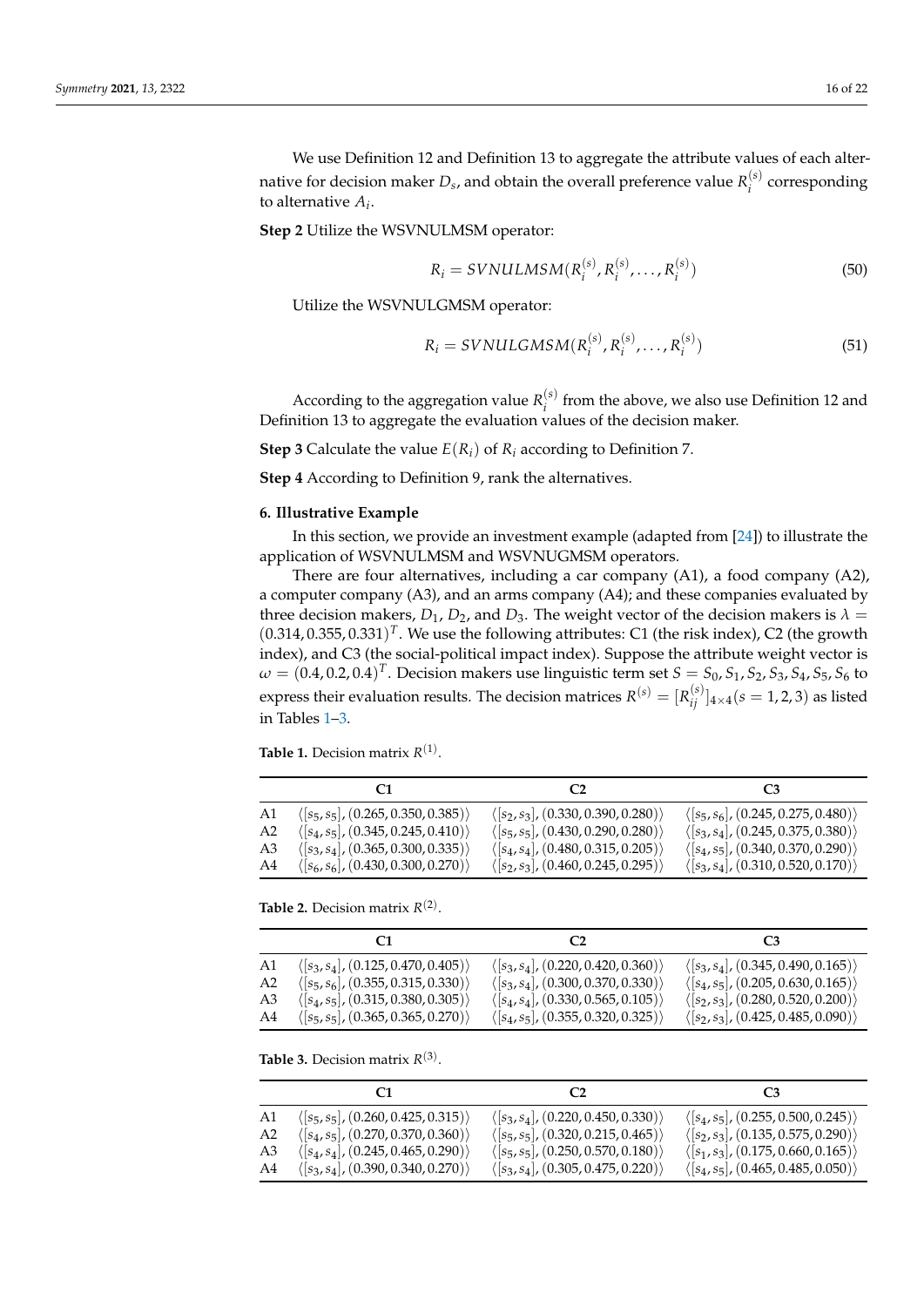<span id="page-16-0"></span>*6.1. The Decision Making Method Based on the WSVNULMSM Operator*

We can give  $m = \frac{n}{2}$ , so  $m = 1$  or  $m = 2$ .

 $\sqrt{1}$ 

(1) When  $m = 1$ , the steps are shown below.

**Step 1** Get the aggregate values of each alternative for decision maker *D<sup>s</sup>* with the WSVNULMSM operator.

$$
R_1^{(1)} = \langle [s_{4.6805}, s_{6.0000}] \rangle (0.2707, 0.3248, 0.3946) \rangle
$$
  
\n
$$
R_2^{(1)} = \langle [s_{3.9523}, s_{4.6805}] \rangle (0.3257, 0.3004, 0.3685) \rangle
$$
  
\n
$$
R_3^{(1)} = \langle [s_{3.6478}, s_{4.4843}] \rangle (0.3804, 0.3295, 0.2866) \rangle
$$
  
\n
$$
R_4^{(1)} = \langle [s_{6.0000}, s_{6.0000}] \rangle (0.3913, 0.3590, 0.2284) \rangle
$$
  
\n
$$
R_4^{(2)} = \langle [s_{3.0000}, s_{4.0000}] \rangle (0.2384, 0.4673, 0.2762) \rangle
$$
  
\n
$$
R_2^{(2)} = \langle [s_{4.3562}, s_{6.0000}] \rangle (0.2872, 0.4292, 0.2501) \rangle
$$
  
\n
$$
R_3^{(2)} = \langle [s_{3.3610}, s_{4.2174}] \rangle (0.3043, 0.4664, 0.2081) \rangle
$$
  
\n
$$
R_4^{(2)} = \langle [s_{4.0000}, s_{4.4482}] \rangle (0.3878, 0.3983, 0.1806) \rangle
$$
  
\n
$$
R_4^{(3)} = \langle [s_{4.3562}, s_{4.8513}] \rangle (0.2502, 0.4588, 0.2875) \rangle
$$
  
\n
$$
R_4^{(3)} = \langle [s_{3.7026}, s_{4.4482}] \rangle (0.2297, 0.3959, 0.3475) \rangle
$$
  
\n
$$
R_3^{(3)} = \langle [s_{3.4881}, s_{3.9523}] \rangle (0.2188, 0.5572, 0.2104) \rangle
$$
  
\n

**Step 2** Get the aggregate values for each alternative with the WSVNULMSM operator.

$$
\begin{array}{l} \tilde{K_1} = \langle [s_{4.1005}, s_{4.8513}], (0.2526, 0.4143, 0.3131) \rangle \\ \tilde{K_2} = \langle [s_{4.0324}, s_{6.0000}], (0.2813, 0.3736, 0.3150) \rangle \\ \tilde{K_3} = \langle [s_{3.4959}, s_{4.2264}], (0.3029, 0.4436, 0.2309) \rangle \\ \tilde{K_4} = \langle [s_{6.0000}, s_{6.0000}], (0.3949, 0.3920, 0.1753) \rangle \end{array}
$$

**Step 3** Calculate the value  $E(R_i)$  of  $R_i$ .

 $E(R_1) = s_{3.0106}$ ,  $E(R_2) = s_{3.7024}$ ,  $E(R_3) = s_{2.5724}$ ,  $E(R_4) = s_6$ 

**Step 4** According to Definition 7, rank the alternatives:

 $A_4 > A_2 > A_1 > A_3.$ 

(2) When  $m = 2$ , the steps are shown below.

**Step 1** Get the aggregate values of each alternative for decision maker *D<sup>s</sup>* with the WSVNULMSM operator.

$$
R_1^{(1)} = \langle [s_{4.1408}, s_{4.7344}], (0.2682, 0.3547, 0.4002) \rangle
$$
  
\n
$$
R_2^{(1)} = \langle [s_{3.9093}, s_{4.5528}], (0.3216, 0.3232, 0.3745) \rangle
$$
  
\n
$$
R_3^{(1)} = \langle [s_{3.5452}, s_{4.2100}], (0.3782, 0.3467, 0.2938) \rangle
$$
  
\n
$$
R_4^{(1)} = \langle [s_{3.4510}, s_{4.2006}], (0.3831, 0.3760, 0.2643) \rangle
$$
  
\n
$$
R_1^{(2)} = \langle [s_{2.9199}, s_{3.8948}], (0.2122, 0.4762, 0.3334) \rangle
$$
  
\n
$$
R_2^{(2)} = \langle [s_{3.9340}, s_{4.9269}], (0.2735, 0.4659, 0.2956) \rangle
$$
  
\n
$$
R_3^{(2)} = \langle [s_{3.1586}, s_{3.8256}], (0.2984, 0.5004, 0.2144) \rangle
$$
  
\n
$$
R_4^{(2)} = \langle [s_{3.4190}, s_{4.2062}], (0.3730, 0.4091, 0.2487) \rangle
$$
  
\n
$$
R_1^{(3)} = \langle [s_{3.9340}, s_{4.5840}], (0.2410, 0.4739, 0.3147) \rangle
$$
  
\n
$$
R_2^{(3)} = \langle [s_{3.1297}, s_{3.9093}], (0.2225, 0.4065, 0.3846) \rangle
$$
  
\n
$$
R_3^{(3)} = \langle [s_{3.1297}, s_{3.9093}], (0.2139, 0.5816, 0.2312) \rangle
$$
  
\n
$$
R_4^{(3)} = \langle [s_{3.2394}, s_{
$$

**Step 2** Get the aggregate values for each alternative with the WSVNULMSM operator.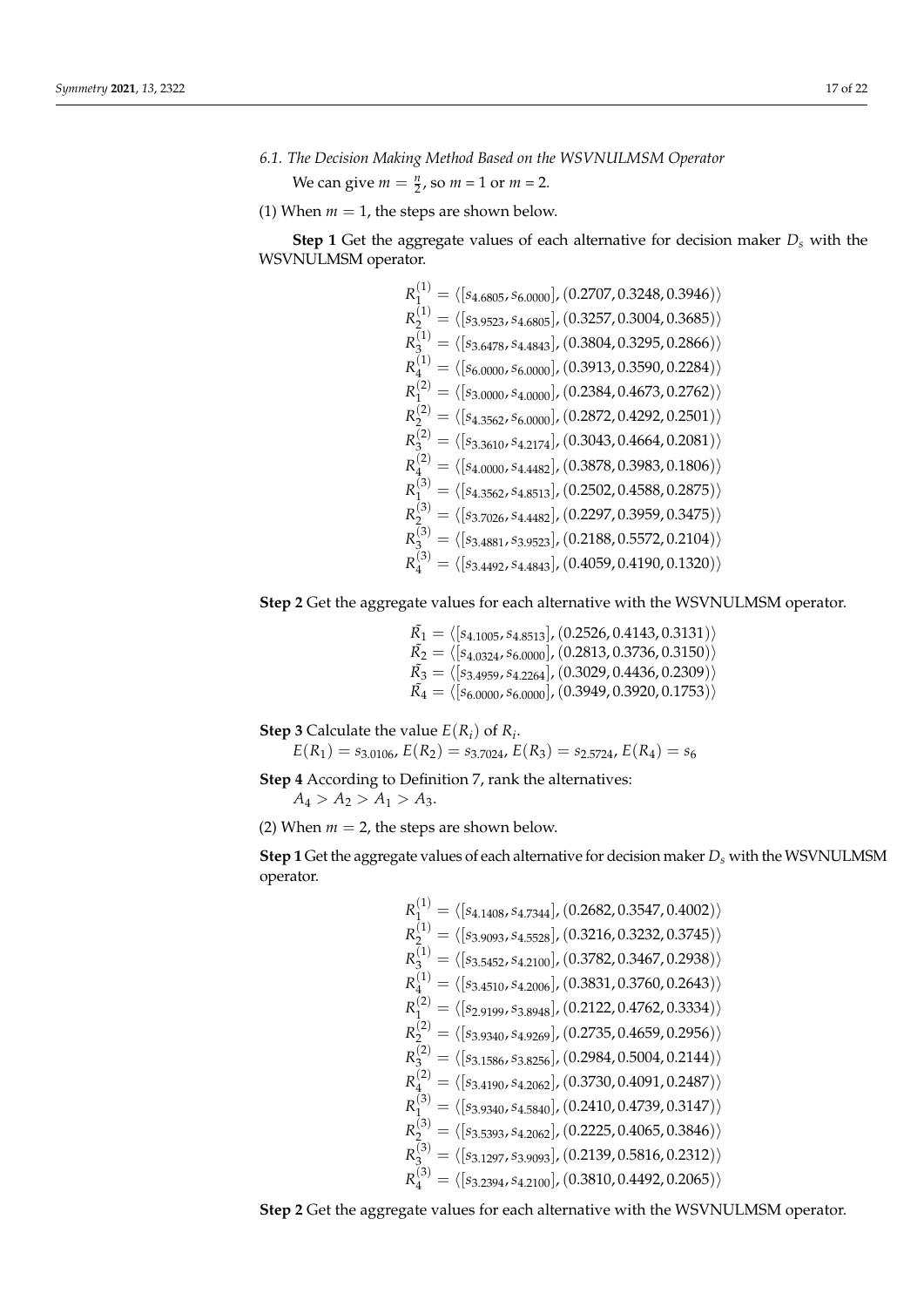$\tilde{R_1} = \langle [s_{3.6561}, s_{4.4072}], (0.2394, 0.4361, 0.3501)\rangle$  $\tilde{R_{2}} = \langle\mathrm{[}s_{3.7901}, s_{4.5549}\mathrm{]} ,\mathrm{(}0.2708, 0.3995, 0.3527)\mathrm{\rangle}$  $\tilde{R_3} = \langle [s_{3.2736},s_{3.9793}],(0.2930,0.4792,0.2473)\rangle$  $\tilde{R_{4}}=\langle\textsc{[s_{3.3666},s_{4.2022}]},\text{(0.3787, 0.4120, 0.2403)}\rangle$ 

**Step 3** Calculate the value  $E(R_i)$  of  $R_i$ .

$$
E(R_1) = s_{2.5031}, E(R_2) = s_{2.7130}, E(R_3) = s_{2.3030}, E(R_4) = s_{2.6180}
$$
  
**Step 4** According to Definition 7, rank the alternatives:  
 $A_2 > A_4 > A_1 > A_3.$ 

### <span id="page-17-0"></span>*6.2. The Method Based on the WSVNULGMSM Operator*

 $(1)$ 

When  $m = 1$ ,  $p = 1$ , the *WSVNULGMSM*<sup>(1)</sup> operator is the same as the *WSVNU LMSM*<sup>(1)</sup> operator. The steps are omitted here. When  $m = 2$ , the steps are below. **Step 1** Get the aggregate values of each alternative for decision maker  $D_s$  with the WSVNUL-GMSM operator.

$$
R_1^{(1)} = \langle [s_{4.3162}, s_{5.0320}] \rangle, (0.2668, 0.3354, 0.4112) \rangle
$$
  
\n
$$
R_2^{(1)} = \langle [s_{3.8062}, s_{4.4423}] \rangle, (0.3093, 0.3364, 0.3688) \rangle
$$
  
\n
$$
R_3^{(1)} = \langle [s_{3.7000}, s_{4.4027}] \rangle, (0.3758, 0.3518, 0.2864) \rangle
$$
  
\n
$$
R_4^{(1)} = \langle [s_{3.2189}, s_{4.0407}] \rangle, (0.3686, 0.4010, 0.2427) \rangle
$$
  
\n
$$
R_1^{(2)} = \langle [s_{2.9535}, s_{3.9257}] \rangle, (0.2527, 0.4757, 0.2906) \rangle
$$
  
\n
$$
R_2^{(2)} = \langle [s_{3.8869}, s_{4.8509}] \rangle, (0.2556, 0.5022, 0.2638) \rangle
$$
  
\n
$$
R_3^{(2)} = \langle [s_{2.9426}, s_{3.5980}] \rangle, (0.2965, 0.5097, 0.2108) \rangle
$$
  
\n
$$
R_4^{(3)} = \langle [s_{3.1004}, s_{3.9959}] \rangle, (0.3896, 0.4227, 0.2123) \rangle
$$
  
\n
$$
R_1^{(3)} = \langle [s_{3.8869}, s_{4.6467}] \rangle, (0.2467, 0.4795, 0.2979) \rangle
$$
  
\n
$$
R_2^{(3)} = \langle [s_{3.3964}, s_{4.9959}] \rangle, (0.2073, 0.4275, 0.3625) \rangle
$$
  
\n
$$
R_3^{(3)} = \langle [s_{3.0819}, s_{3.8062}] \rangle, (0.2057, 0.6036, 0.2121) \rangle
$$

**Step 2** Get the aggregate values for each alternative with the WSVNULGMSM operator.

 $\tilde{R_1} = \langle [s_{3.6816}, s_{4.5119}], (0.2543, 0.4453, 0.3203)\rangle$  $\tilde{R_{2}} = \langle [s_{3.6683}, s_{4.4066}], (0.2473, 0.4315, 0.3293)\rangle$  $\tilde{R_3} = \langle [s_{3.1774}, s_{3.8778}], (0.2671, 0.5144, 0.2247)\rangle$  $\tilde{R_{4}}=\langle\mathrm{[}s_{3.2901},s_{4.1980}],(0.3932,0.4331,0.1988)\rangle$ 

**Step 3** Calculate the value  $E(R_i)$  of  $R_i$ .

 $E(R_1) = s_{2.6061}$ ,  $E(R_2) = s_{2.5512}$ ,  $E(R_3) = s_{2.1903}$ ,  $E(R_4) = s_{2.6214}$ **Step 4** According to Definition 7, rank the alternatives:  $A_4 > A_1 > A_2 > A_3.$ 

# *6.3. Comparative Analysis and Discussion*

Based on the experiment in Sections [6.1](#page-16-0) and [6.2,](#page-17-0) we acquired the ranking results shown in Table [4.](#page-18-0) According to Table [4,](#page-18-0) we can achieve the same ranking results when  $m = 1$ . This is because the relationship between the attributes is not considered. When  $m = 2$ , we can see that the ranking results are slightly different. It can be stated that we should consider the relationship between the attributes.

From Table [5,](#page-19-1) we see the comparisons for when  $p_1$  and  $p_2$  have different values. When  $p_1 = 0$ , we do not need to consider the relationship between multiple attributes, so the ranking results are the same:  $A_4 > A_1 > A_2 > A_3$ . When  $p_2 = 0$ , the relationship between the attributes also does not need to be considered, and the ranking results are  $A_4 > A_2 > A_1 > A_3$ . When  $p_1$  and  $p_2$  are not equal to zero, we should consider the interrelationship between the attributes, and we find the best alternative to be the arms company (*A*4). According to the sorting results, we can know that the number of parameters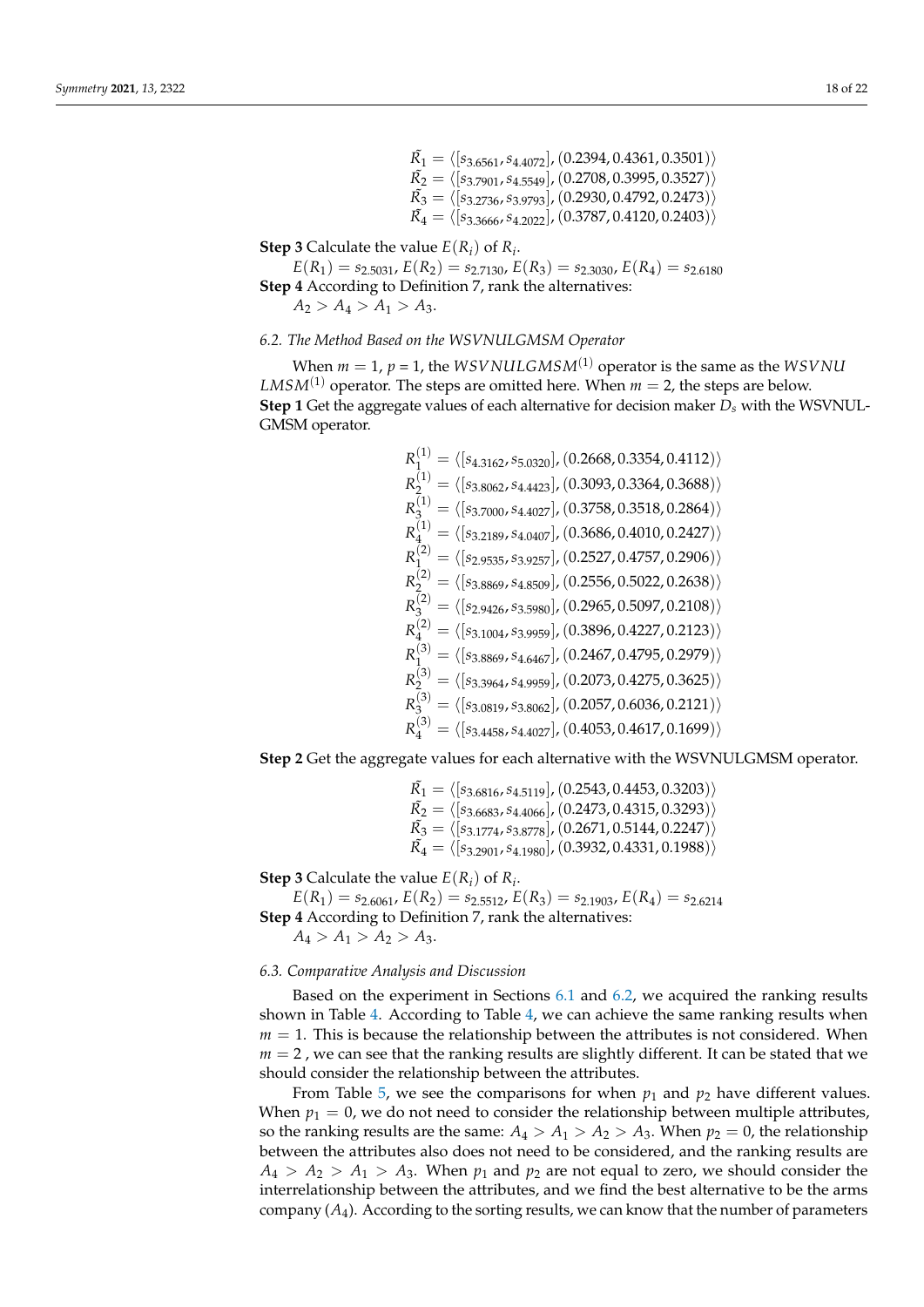has a great influence on the results. Therefore, sometimes the best alternative was the food company  $(A_2)$ . Meanwhile, the worst alternative was the computer company  $(A_3)$ .

<span id="page-18-0"></span>**Table 4.** A comparison of different operators.

| Operator                   | m |  | Ranking                 |
|----------------------------|---|--|-------------------------|
|                            |   |  | $A_4 > A_2 > A_1 > A_3$ |
| WSVNULLMSM <sup>(m)</sup>  |   |  | $A_2 > A_4 > A_1 > A_3$ |
|                            |   |  | $A_4 > A_2 > A_1 > A_3$ |
| WSV NULGMSM <sup>(m)</sup> |   |  | $A_4 > A_1 > A_2 > A_3$ |

| Operator                   | $P_1$            | P <sub>2</sub>   | $E_{r_i}$ $(i = 1, 2, 3, 4)$                     | Ranking                 |
|----------------------------|------------------|------------------|--------------------------------------------------|-------------------------|
|                            |                  |                  | $E_{r_1} = S_{2.7367}$<br>$E_{r_2} = S_{2.2580}$ |                         |
|                            |                  |                  | $E_{r_3} = S_{1.7169}$                           | $A_4 > A_1 > A_2 > A_3$ |
|                            | $\boldsymbol{0}$ | $\mathbf 1$      | $E_{r_4} = S_{3.0104}$                           |                         |
|                            |                  |                  | $E_{r_1} = S_{2.8339}$                           |                         |
|                            |                  |                  | $E_{r_2} = S_{2.3480}$<br>$E_{r_3} = S_{1.8018}$ | $A_4 > A_1 > A_2 > A_3$ |
|                            | $\boldsymbol{0}$ | $\overline{2}$   | $E_{r_4} = S_{3.1106}$                           |                         |
|                            |                  |                  | $E_{r_1} = S_{2.9203}$                           |                         |
|                            |                  |                  | $E_{r_2} = S_{2.4411}$<br>$E_{r_3} = S_{1.8866}$ | $A_4 > A_1 > A_2 > A_3$ |
|                            | $\boldsymbol{0}$ | $\mathfrak{Z}$   | $E_{r_4} = S_{3.2059}$                           |                         |
|                            |                  |                  | $E_{r_1} = S_{2.7756}$                           |                         |
|                            |                  |                  | $E_{r_2} = S_{4.0998}$                           | $A_4 > A_2 > A_1 > A_3$ |
|                            | $\mathbf 1$      | $\boldsymbol{0}$ | $E_{r_3} = S_{2.7348}$<br>$E_{r_4} = S_{6.0000}$ |                         |
|                            |                  |                  | $E_{r_1} = S_{2.5031}$                           |                         |
|                            |                  |                  | $E_{r_2} = S_{2.7130}$                           | $A_2 > A_4 > A_1 > A_3$ |
|                            |                  |                  | $E_{r_3} = S_{2.3030}$                           |                         |
| WSVNULLGMSM <sup>(m)</sup> | $\mathbf 1$      | $\,1\,$          | $E_{r_4} = S_{2.6180}$<br>$E_{r_1} = S_{2.6061}$ |                         |
|                            |                  |                  | $E_{r_2} = S_{2.5512}$                           |                         |
|                            |                  |                  | $E_{r_3} = S_{2.1903}$                           | $A_4 > A_1 > A_2 > A_3$ |
|                            | $\,1\,$          | $\overline{2}$   | $E_{r_4} = S_{2.6214}$                           |                         |
|                            |                  |                  | $E_{r_1} = S_{2.7066}$<br>$E_{r_2} = S_{2.5273}$ |                         |
|                            |                  |                  | $E_{r_3} = S_{2.1670}$                           | $A_4 > A_1 > A_2 > A_3$ |
|                            | $\mathbf 1$      | $\mathfrak 3$    | $E_{r_4} = S_{2.7212}$                           |                         |
|                            |                  |                  | $E_{r_1} = S_{2.9080}$                           |                         |
|                            |                  |                  | $E_{r_2} = S_{4.1561}$<br>$E_{r_3} = S_{2.7983}$ | $A_4 > A_2 > A_1 > A_3$ |
|                            | $\overline{2}$   | $\boldsymbol{0}$ | $E_{r_4} = S_{6.0000}$                           |                         |
|                            |                  |                  | $E_{r_1} = S_{2.5839}$                           |                         |
|                            |                  |                  | $E_{r_2} = S_{3.0059}$                           | $A_2 > A_4 > A_1 > A_3$ |
|                            | $\overline{2}$   | $\,1\,$          | $E_{r_3} = S_{2.4821}$<br>$E_{r_4} = S_{2.9243}$ |                         |
|                            |                  |                  | $E_{r_1} = S_{2.6329}$                           |                         |
|                            |                  |                  | $E_{r_2} = S_{2.7833}$                           | $A_2 > A_4 > A_1 > A_3$ |
|                            | $\overline{2}$   | $\overline{2}$   | $E_{r_3} = S_{2.3747}$                           |                         |
|                            |                  |                  | $E_{r_4} = S_{2.7091}$                           |                         |

**Table 5.** A comparison of different values of  $P_1$  and  $p_2$  when  $m = 2$ .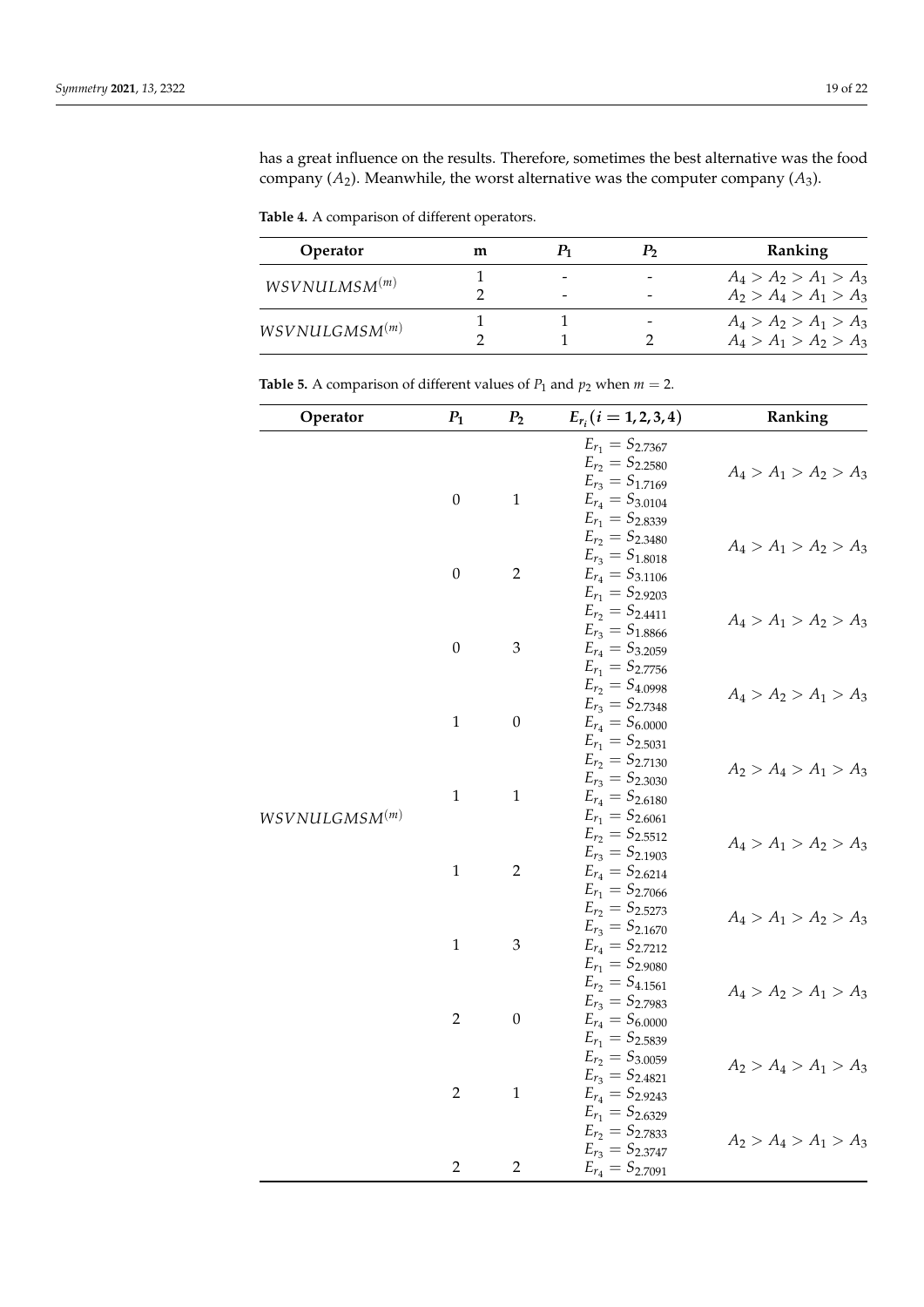| Operator                   | $P_1$          | P <sub>2</sub> | $E_{r_i}$ $(i = 1, 2, 3, 4)$                                                                         | Ranking                 |
|----------------------------|----------------|----------------|------------------------------------------------------------------------------------------------------|-------------------------|
|                            | $\overline{2}$ | 3              | $E_{r_1} = S_{2.7067}$<br>$E_{r_2} = S_{2.7001}$<br>$E_{r_3} = S_{2.3338}$<br>$E_{r_4} = S_{2,7154}$ | $A_4 > A_1 > A_2 > A_3$ |
|                            | 3              | $\theta$       | $E_{r_1} = S_{3.0236}$<br>$E_{r_2} = S_{4,2111}$<br>$E_{r_3} = S_{2.8640}$<br>$E_{r_4} = S_{6.0000}$ | $A_4 > A_2 > A_1 > A_3$ |
| WSV NULGMSM <sup>(m)</sup> | 3              | $\mathbf{1}$   | $E_{r_1} = S_{2.6940}$<br>$E_{r_2} = S_{3,2013}$<br>$E_{r_3} = S_{2.5887}$<br>$E_{r_4} = S_{3,2176}$ | $A_4 > A_2 > A_1 > A_3$ |
|                            | 3              | 2              | $E_{r_1} = S_{2.7075}$<br>$E_{r_2} = S_{2.9661}$<br>$E_{r_3} = S_{2.4879}$<br>$E_{r_4} = S_{2.9075}$ | $A_2 > A_4 > A_1 > A_3$ |
|                            | 3              | 3              | $E_{r_1} = S_{2,7610}$<br>$E_{r_2} = S_{2.8566}$<br>$E_{r_3} = S_{2.4449}$<br>$E_{r_4} = S_{2.8235}$ | $A_2 > A_4 > A_1 > A_3$ |

<span id="page-19-1"></span>**Table 5.** *Cont*.

In order to prove the effectiveness of the method proposed in this paper, we have performed a comparison with Liu's [\[24\]](#page-21-5) method, and the results are shown in Table [6.](#page-19-2)

As shown in Table [6,](#page-19-2) the best choice found by the other method was *A*4, which is the same as in our former results. Obtaining the same ranking results shows that our method is effective and reasonable. When *m* = 1, our method had the same values as Liu's method [\[24\]](#page-21-5). This is because neither method considers the relationship between attributes. When  $m = 2$ , the ranking results are different from those of Liu's method [\[24\]](#page-21-5). This is because the method proposed by Liu [\[24\]](#page-21-5) only considers the relationship between two input parameters, whereas our method takes the relationship between multiple parameters into account, which effectively solves the problem of multiple input parameters. Therefore, our method has a wider range of applications.

<span id="page-19-2"></span>**Table 6.** Comparison of different methods.

| <b>Methods</b>        | Operator                                                                                           | Ranking                                                                                                  |  |
|-----------------------|----------------------------------------------------------------------------------------------------|----------------------------------------------------------------------------------------------------------|--|
| Methods in this paper | $WSVNULLMSM^{(m)}m=1$<br>$WSVNULLMSM^{(m)}m=2$<br>$WSVNULLGMSM^{(m)}m=1$<br>$WSVNULLGMSM^{(m)}m=2$ | $A_4 > A_2 > A_1 > A_3$<br>$A_2 > A_4 > A_1 > A_3$<br>$A_4 > A_2 > A_1 > A_3$<br>$A_4 > A_1 > A_2 > A_3$ |  |
| other methods         | $NULLNIGWHM(p = q = 1)$<br>$NULLNIGGWHM(p = q = 1)$                                                | $A_4 > A_2 > A_3 > A_1$<br>$A_4 > A_2 > A_1 > A_3$                                                       |  |

## <span id="page-19-0"></span>**7. Conclusions**

SVNULNs can well represent incomplete, indeterminate, and inconsistent information. Meanwhile, as an effective aggregation tool, the MSM operator can consider the relationship between multiple input parameters. In this paper, we combined the neutrosophic uncertain linguistic numbers with MSM operators, and proposed some MSM operators based on a neutrosophic uncertain linguistic environment, including the SVNULMSM operator, SVNULGMSM operator, weighted SVNULMSM operator, and weighted SVNUL-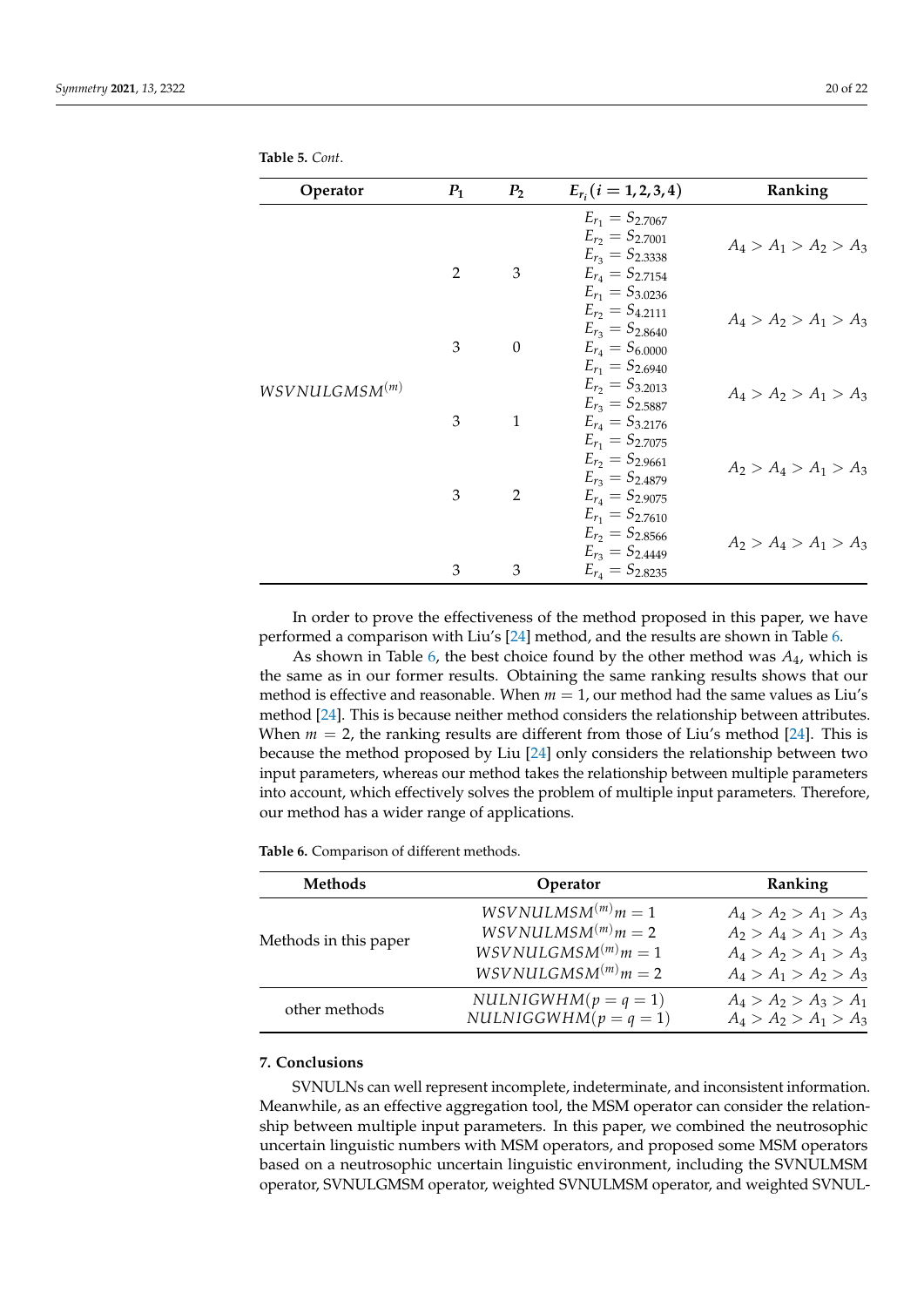GMSM operator. Then, we proposed a method for solving the MADM problem by using a WSVNULMSM operator and a WSVNULGMSM operator.

Finally, the effectiveness of the proposed method was proved by comparing it with other methods. According to the same ranking results, the rationality of the method was proved. The research on the determination of parameter values is not thorough, so we will further study and explore the area. In the future, we will further extend the aggregation operator and apply it to a wider range of fields, such as fault diagnosis, financial analysis, and algorithm selection. In future research, we will extend the MSM operator to other fuzzy environments, such as an intuitionistic fuzzy set, and further validate the effectiveness of MSM operator.

**Author Contributions:** Conceptualization, H.S. and Y.G.; methodology, H.S.; validation, H.S. and Y.G.; formal analysis, Y.G.; investigation, H.S.; resources, Y.G.; data curation, H.S.; writing—original draft preparation, H.S.; writing—review and editing, Y.G.; visualization, H.S.; supervision, Y.G.; project administration, Y.G. All authors have read and agreed to the published version of the manuscript.

**Funding:** This work was supported by the National Key R&D Program of China (number 2019YFB1404700).

**Institutional Review Board Statement:** Not applicable.

**Informed Consent Statement:** Not applicable.

**Data Availability Statement:** Not applicable.

**Acknowledgments:** We would like to thank the editor and anonymous reviewers for their valuable comments and suggestions for improving the paper.

**Conflicts of Interest:** The authors declare no conflict of interest.

### **References**

- <span id="page-20-0"></span>1. Zadeh, L.A. Fuzzy sets. *Inf. Control* **1965**, *8*, 338–353. [\[CrossRef\]](http://doi.org/10.1016/S0019-9958(65)90241-X) [\[CrossRef\]](http://dx.doi.org/10.1016/S0019-9958(65)90241-X)
- <span id="page-20-1"></span>2. Atanassov, K.T. Intuitionistic fuzzy sets. *Fuzzy Sets Syst*. **1986**, *20*, 87–96. [\[CrossRef\]](http://dx.doi.org/10.1016/S0165-0114(86)80034-3) [\[CrossRef\]](http://dx.doi.org/10.1016/S0165-0114(86)80034-3)
- <span id="page-20-2"></span>3. Zwick, R.; Carlstein, E.; Budescu, D.V. Measures of similarity among fuzzy concepts: A comparative analysis. *Int. J. Approx. Reason* **1987**, *1*, 221–242. [\[CrossRef\]](http://dx.doi.org/10.1016/0888-613X(87)90015-6) [\[CrossRef\]](http://dx.doi.org/10.1016/0888-613X(87)90015-6)
- <span id="page-20-3"></span>4. Zeng, W.; Li, H. Relationship between similarity measure and entropy of interval-valued fuzzy sets. *Fuzzy Sets Syst*. **2006**, *157*, 1477–1484. [\[CrossRef\]](http://dx.doi.org/10.1016/j.fss.2005.11.020) [\[CrossRef\]](http://dx.doi.org/10.1016/j.fss.2005.11.020)
- <span id="page-20-4"></span>5. Yager, R.R. Multicriteria Decision Making With Ordinal/Linguistic Intuitionistic Fuzzy Sets For Mobile Apps. *IEEE Trans. Fuzzy Syst.* **2016**, *24*, 590–599. [\[CrossRef\]](http://dx.doi.org/10.1109/TFUZZ.2015.2463740) [\[CrossRef\]](http://dx.doi.org/10.1109/TFUZZ.2015.2463740)
- <span id="page-20-5"></span>6. Verma, R.; Aggarwal, A. Matrix games with linguistic intuitionistic fuzzy Payoffs: Basic results and solution methods. *Artif. Intell. Rev.* **2021**, 1–36. [\[CrossRef\]](http://dx.doi.org/10.1007/s10462-021-10014-2)
- <span id="page-20-6"></span>7. Smarandache, F. A unifying field in logic: Neutrsophic logic. neutrosophy, neutrosophic set, neutrosophic probability. *J. Mol. Biol*. **2001**, *332*, 489–503. [\[CrossRef\]](http://dx.doi.org/10.1115/1.3426636)
- <span id="page-20-7"></span>8. Wang, H.; Smarandache, F.; Zhang, Y.Q.; Sunderraman, R. Interval neutrosophic sets and logic: Theory and applications in computing. *Comput. Sci.* **2012**, *4*, 65–87. [\[CrossRef\]](http://dx.doi.org/10.5281/zenodo.8818)
- <span id="page-20-8"></span>9. Wang, H.; Smarandache, F.; Zhang, Y.; Sunderraman, R. Single valued neutrosophic sets. *Rev. Air Force Acad*. **2012**, *10*, 1–4.
- <span id="page-20-9"></span>10. Fan, C.X.; Fan, E.; Hu, K. New form of single valued neutrosophic uncertain linguistic variables aggregation operators for decision-making. *Cogn. Syst. Res.* **2018**, *52*, 1045–1055. [\[CrossRef\]](http://dx.doi.org/10.1016/j.cogsys.2018.10.004) [\[CrossRef\]](http://dx.doi.org/10.1016/j.cogsys.2018.10.004)
- <span id="page-20-10"></span>11. Ji, P.; Zhang, H.Y.; Wang, J.Q. Selecting an outsourcing provider based on the combined MABAC–ELECTRE method using single-valued neutrosophic linguistic sets. *Comput. Ind. Eng*. **2018**, *120*, 429–441. [\[CrossRef\]](http://dx.doi.org/10.1016/j.cie.2018.05.012) [\[CrossRef\]](http://dx.doi.org/10.1016/j.cie.2018.05.012)
- <span id="page-20-11"></span>12. Kamac, H. Linguistic single-valued neutrosophic soft sets with applications in game theory. *Int. J. Intell. Syst.* **2021**. [\[CrossRef\]](http://dx.doi.org/10.1002/int.22445) [\[CrossRef\]](http://dx.doi.org/10.1002/int.22445)
- <span id="page-20-12"></span>13. Herrera, F.; Herrera-Viedma, E. Aggregation operators for linguistic weighted information. *IEEE Trans. Syst*. **1997**, *27*, 646–656. [\[CrossRef\]](http://dx.doi.org/10.1109/3468.618263) [\[CrossRef\]](http://dx.doi.org/10.1109/3468.618263)
- <span id="page-20-13"></span>14. Wang, J.Q.; Li, J.J. The multi-criteria group decision making method based on multi-granularity intuitionistic two semantics. *Sci. Technol. Inf*. **2009**, *33*, 8–9.
- <span id="page-20-14"></span>15. Ye, J. An extended topsis method for multiple attribute group decision making based on single valued neutrosophic linguistic numbers. *J. Intell. Fuzzy Syst*. **2015**, *28*, 247–255. [\[CrossRef\]](http://dx.doi.org/10.3233/IFS-141295) [\[CrossRef\]](http://dx.doi.org/10.3233/IFS-141295)
- <span id="page-20-15"></span>16. Liu, P.; Liu, J.; Chen, S.M. Some Intuitionistic Fuzzy Dombi Bonferroni Mean Operators and Their Application to Multi-Attribute Group Decision Making. *J. Oper. Res. Soc*. **2018**, *69*, 1–24. [\[CrossRef\]](http://dx.doi.org/10.1057/s41274-017-0190-y) [\[CrossRef\]](http://dx.doi.org/10.1057/s41274-017-0190-y)